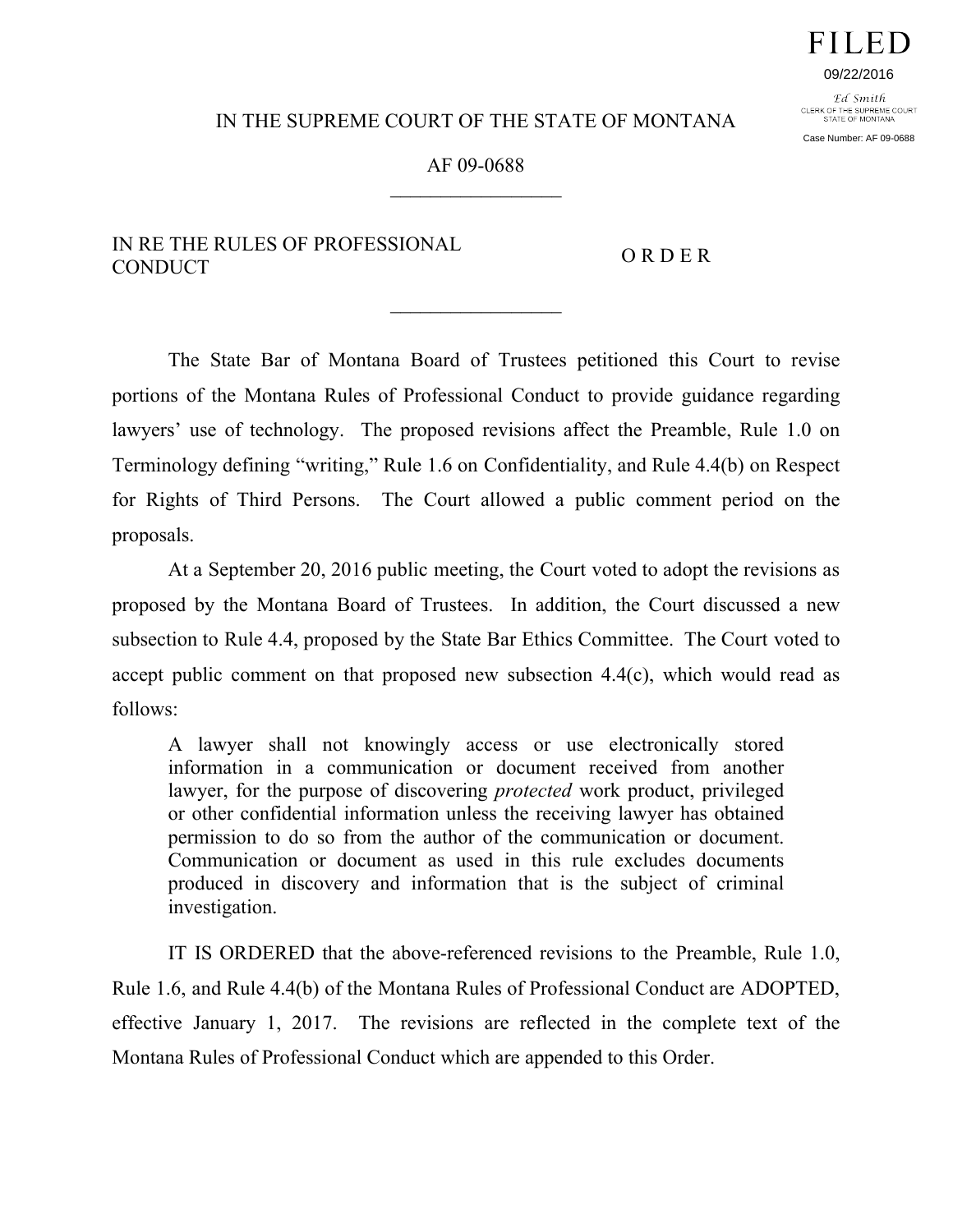IT IS FURTHER ORDERED that the Court will accept public comment on the above proposed new 4.4(c) of the Montana Rules of Professional Conduct. The Court directs the State Bar's Ethics and Technology Committees to confer and submit additional comment on the proposal within the time allowed. Comments must be filed in writing with the Clerk of this Court on or before October 31, 2016.

This Order shall be published on the Montana Supreme Court website and notice of this Order shall be posted on the website of the State Bar of Montana and in the next available issue of the *Montana Lawyer.*

The Clerk is directed to provide copies of this Order to the Montana State Law Library, the State Bar of Montana, and the Chairs of the Ethics and Technology Committees.

Dated this 22nd day of September, 2016.

/S/ MIKE McGRATH /S/ BETH BAKER /S/ JIM RICE /S/ PATRICIA COTTER /S/ JAMES JEREMIAH SHEA /S/ MICHAEL E WHEAT /S/ LAURIE McKINNON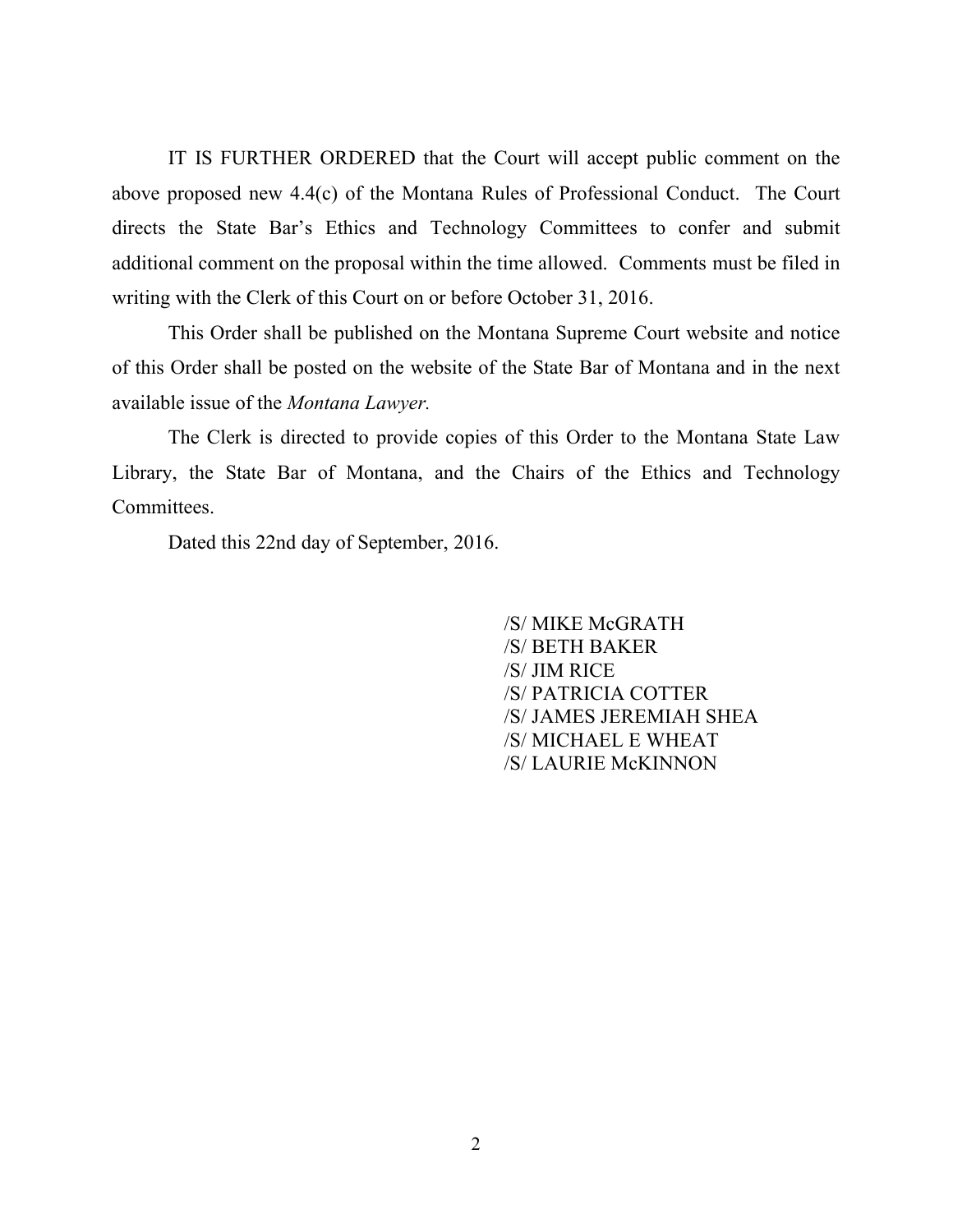### **MONTANA RULES OF PROFESSIONAL CONDUCT**

#### **PREAMBLE: A LAWYER'S RESPONSIBILITIES**

(1) A lawyer shall always pursue the truth.

(2) A lawyer, as a member of the legal profession, is a representative of clients, an officer of the legal system and a public citizen having special responsibility for the quality of justice.

(3) As a representative of clients, a lawyer performs various functions. In performance of any functions a lawyer shall behave consistently with the requirements of honest dealings with others. As advisor, a lawyer endeavors to provide a client with an informed understanding of the client's legal rights and obligations and explains their practical implications. As advocate, a lawyer asserts the client's position under the rules of the adversary system. As negotiator, a lawyer seeks a result advantageous to the client but consistent with requirements under these Rules of honest dealings with others. As an evaluator, a lawyer acts by examining a client's legal affairs and reporting about them.

(4) In addition to these representational functions, a lawyer may serve as a third-party neutral, a nonrepresentational role helping the parties to resolve a dispute or other matter. Some of these Rules apply directly to lawyers who are or have served as third-party neutrals. See, e.g., Rules 1.12 and 2.3. In addition, there are Rules that apply to lawyers who are not active in the practice of law or to practicing lawyers even when they are acting in a nonprofessional capacity. For example, a lawyer who commits fraud in the conduct of a business is subject to discipline for engaging in conduct involving dishonesty, fraud, deceit or misrepresentation. See Rule 8.4.

(5) In all professional functions a lawyer should be competent, prompt and diligent. Competence implies an obligation to keep abreast of changes in the law and its practice, including the benefits and risks associated with relevant technology. A lawyer should maintain communication with a client concerning the representation. A lawyer should keep in confidence information relating to representation of a client except so far as disclosure is required or permitted by the Rules of Professional Conduct or other law.

(6) A lawyer's conduct should conform to the requirements of the law, both in professional service to clients and in the lawyer's business and personal affairs. A lawyer should use the law's procedures only for legitimate purposes and not to harass or intimidate others. A lawyer should demonstrate respect for the legal system and for those who serve it, including judges, other lawyers and public officials. While it is a lawyer's duty, when necessary, to challenge the rectitude of official action, it is also a lawyer's duty to uphold legal process.

(7) As a public citizen, a lawyer should seek improvement of the law, access to the legal system, the administration of justice and the quality of service rendered by the legal profession. As a member of a learned profession, a lawyer should cultivate knowledge of the law beyond its use for clients, employ that knowledge in reform of the law and work to strengthen legal education. In addition, a lawyer should further the public's understanding of and confidence in the rule of law and the justice system because legal institutions in a constitutional democracy depend on popular participation and support to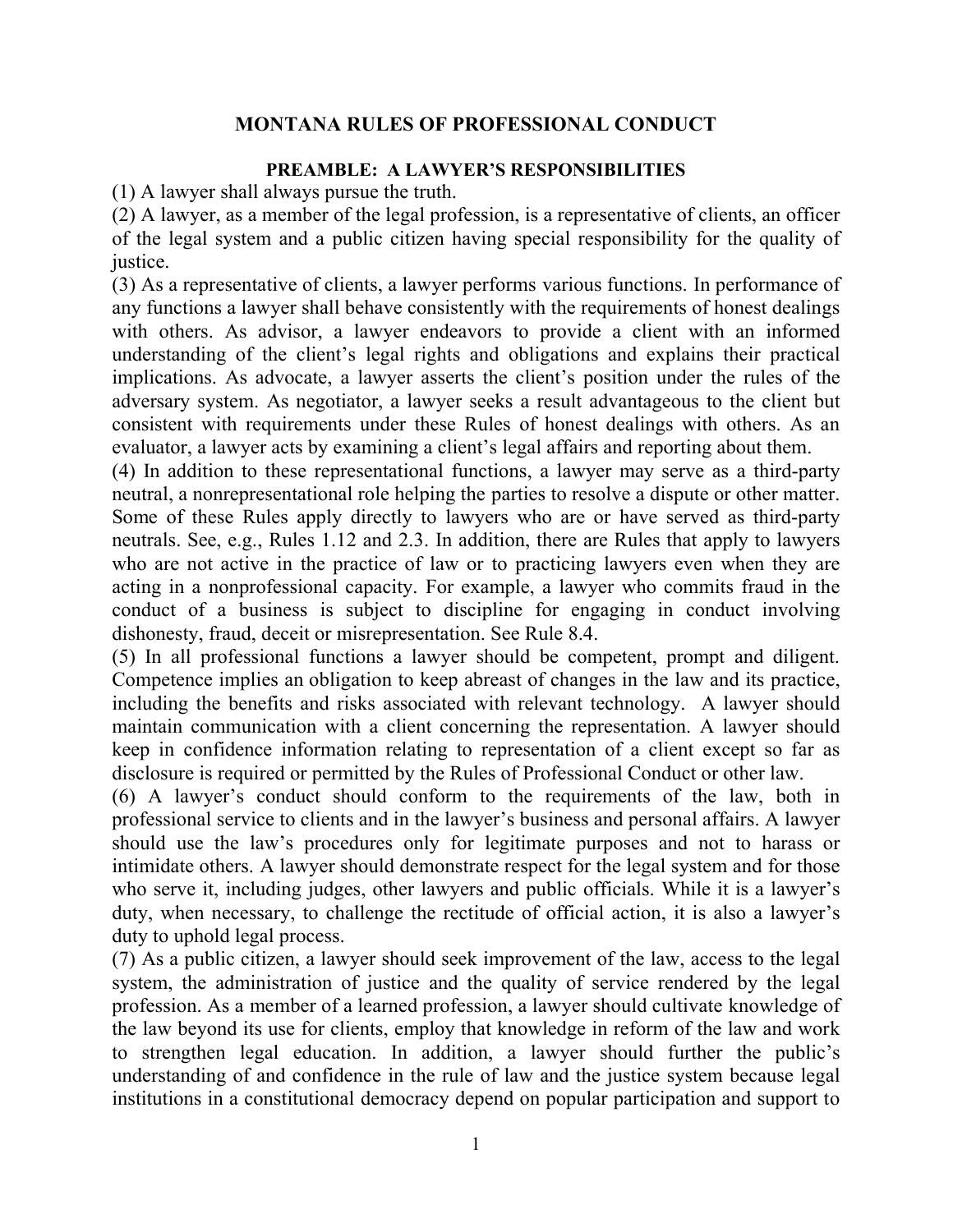maintain their authority. A lawyer should be mindful of deficiencies in the administration of justice and of the fact that the poor, and sometimes persons who are not poor, cannot afford adequate legal assistance. Therefore, all lawyers should devote professional time and resources and use civic influence to ensure equal access to our system of justice for all those who because of economic or social barriers cannot afford or secure adequate legal counsel. A lawyer should aid the legal profession in pursuing these objectives and should help the bar regulate itself in the public interest.

(8) Many of a lawyer's professional responsibilities are prescribed in the Rules of Professional Conduct, as well as substantive and procedural law. However, a lawyer is also guided by personal conscience and the approbation of professional peers. A lawyer should strive to attain the highest level of skill, to improve the law and the legal profession and to exemplify the legal profession's ideals of public service.

(9) A lawyer's responsibilities as a representative of clients, an officer of the legal system and a public citizen are harmonious. A lawyer can be a dedicated advocate on behalf of a client, even an unpopular one, but in doing so must comply with these Rules of Professional Conduct. So also, a lawyer can be sure that preserving client confidences ordinarily serves the public interest because people are more likely to seek legal advice, and thereby heed their legal obligations, when they know their communications will be private.

(10) In the nature of law practice, however, conflicting responsibilities are encountered. Virtually all difficult ethical problems arise from conflict between a lawyer's responsibilities to clients, to the legal system and to the lawyer's own interest. The Rules of Professional Conduct often prescribe terms for resolving such conflicts. Within the framework of these Rules, however, many difficult issues of professional discretion can arise. Such issues must be resolved through the exercise of sensitive professional and moral judgment guided by the basic principles underlying the Rules. These principles include the lawyer's obligation to protect and pursue a client's legitimate interests, within the bounds of the law, while maintaining a professional, courteous and civil attitude toward all persons involved in the legal system.

(11) The legal profession is self-governing. Although other professions also have been granted powers of self-government, the legal profession is unique in this respect because of the close relationship between the profession and the processes of government and law enforcement. This connection is manifested in the fact that ultimate authority over the legal profession is vested in the courts.

(12) Self-regulation helps maintain the legal profession's independence from government domination. An independent legal profession is an important force in preserving government under law, for abuse of legal authority is more readily challenged by a profession whose members are not dependent on government for the right to practice.

(13) The legal profession's relative autonomy carries with it special responsibilities of self-government. The profession has a responsibility to assure that its regulations are conceived in the public interest and not in furtherance of parochial or self-interested concerns of the bar. Every lawyer is responsible for observance of the Rules of Professional Conduct. A lawyer should also aid in securing their observance by other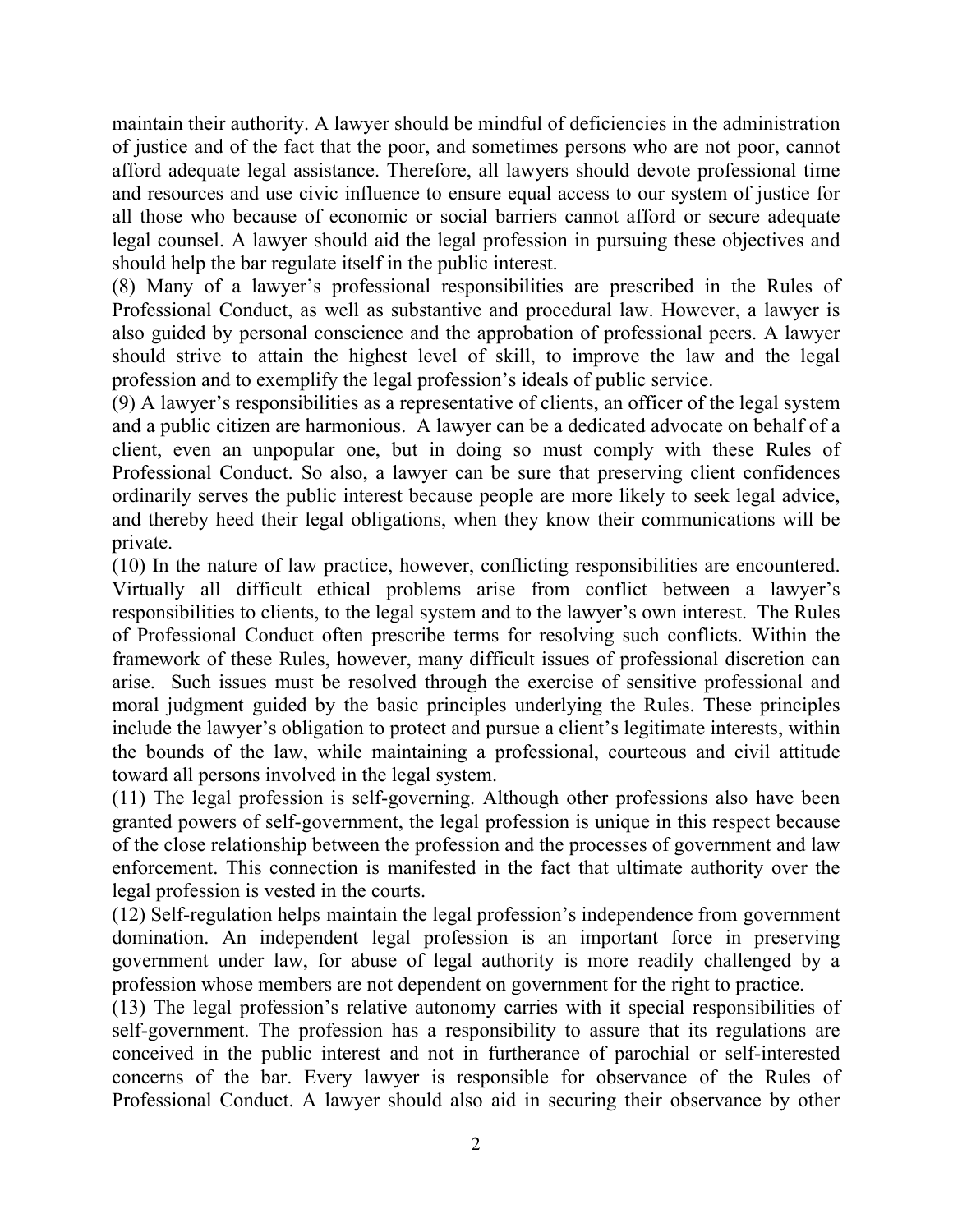lawyers. Neglect of these responsibilities compromises the independence of the profession and the public interest which it serves.

(14) Lawyers play a vital role in the preservation of society. The fulfillment of this role requires an understanding by lawyers of their relationship to our legal system. All lawyers understand that, as officers of the court, they have a duty to be truthful, which engenders trust in both the profession and the rule of law. The Rules of Professional Conduct, when properly applied, serve to define that relationship. Trust in the integrity of the system and those who operate it is a basic necessity of the rule of law; accordingly truthfulness must be the hallmark of the legal profession, and the stock-in-trade of all lawyers.

(15) The Rules of Professional Conduct are rules of reason. They should be interpreted with reference to the purposes of legal representation and of the law itself. Some of the Rules are imperatives, cast in the terms "shall" or "shall not." These define proper conduct for purposes of professional discipline. Others, generally cast in the term "may," are permissive and define areas under the Rules in which the lawyer has discretion to exercise professional judgment. No disciplinary action should be taken when the lawyer chooses not to act or acts within the bounds of such discretion. Other Rules define the nature of relationships between the lawyer and others. The Rules are thus partly obligatory and disciplinary and partly constitutive and descriptive in that they define a lawyer's professional role. Many of the Comments use the term "should." Comments do not add obligations to the Rules but provide guidance for practicing in compliance with the Rules.

(16) The Rules presuppose a larger legal context shaping the lawyer's role. That context includes court rules and statutes relating to matters of licensure, laws defining specific obligations of lawyers and substantive and procedural law in general. The Comments are sometimes used to alert lawyers to their responsibilities under such other law.

(17) Compliance with the Rules, as with all law in an open society, depends primarily upon understanding and voluntary compliance, secondarily upon reinforcement by peer and public opinion and finally, when necessary, upon enforcement through disciplinary proceedings. The Rules do not, however, exhaust the moral and ethical considerations that should inform a lawyer, for no worthwhile human activity can be completely defined by legal rules. The Rules simply provide a framework for the ethical practice of law.

(18) Furthermore, for purposes of determining the lawyer's authority and responsibility, principles of substantive law external to these Rules determine whether a client-lawyer relationship exists. Most of the duties flowing from the client-lawyer relationship attach only after the client has requested the lawyer to render legal services and the lawyer has agreed to do so. But there are some duties, such as that of confidentiality under Rule 1.6, that attach when the lawyer agrees to consider whether a client-lawyer relationship shall be established. See Rule 1.20. Whether a client-lawyer relationship exists for any specific purpose can depend on the circumstances and may be a question of fact.

(19) Under various legal provisions, including constitutional, statutory and common law, the responsibilities of government lawyers may include authority concerning legal matters that ordinarily reposes in the client in private client-lawyer relationships. For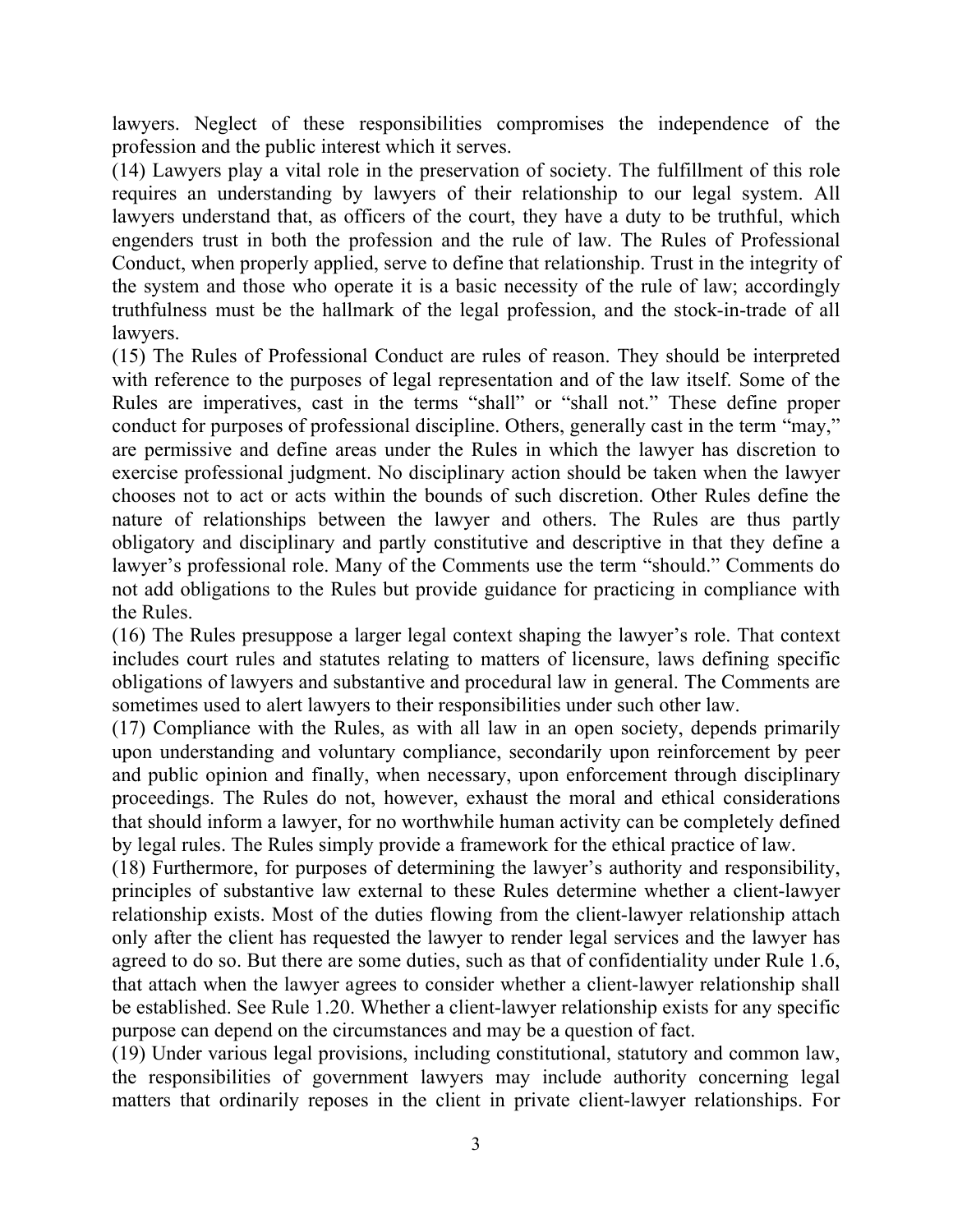example, a lawyer for a government agency may have authority on behalf of the government to decide upon settlement or whether to appeal from an adverse judgment. Such authority in various respects is generally vested in the attorney general and the state's attorney in state government, and their federal counterparts, and the same may be true of other government law officers. Also, lawyers under the supervision of these officers may be authorized to represent several government agencies in intragovernmental legal controversies in circumstances where a private lawyer could not represent multiple private clients. These Rules do not abrogate any such authority.

(20) Failure to comply with an obligation or prohibition imposed by a Rule is a basis for invoking the disciplinary process. The Rules presuppose that disciplinary assessment of a lawyer's conduct will be made on the basis of the facts and circumstances as they existed at the time of the conduct in question and in recognition of the fact that a lawyer often has to act upon uncertain or incomplete evidence of the situation. Moreover, the Rules presuppose that whether or not discipline should be imposed for a violation, and the severity of a sanction, depend on all the circumstances, such as the willfulness and seriousness of the violation, extenuating factors and whether there have been previous violations.

(21) Violation of a Rule should not itself give rise to a cause of action against a lawyer nor should it create any presumption in such a case that a legal duty has been breached. In addition, violation of a Rule does not necessarily warrant any other nondisciplinary remedy, such as disqualification of a lawyer in pending litigation. The Rules are designed to provide guidance to lawyers and to provide a structure for regulating conduct through disciplinary agencies. They are not designed to be a basis for civil liability. Furthermore, the purpose of the Rules can be subverted when they are invoked by opposing parties as procedural weapons. The fact that a Rule provides just basis for self-assessment by a lawyer of his/her conduct or a basis for sanctioning a lawyer under the disciplinary process does not imply that an opposing party or lawyer has standing to seek enforcement of the Rules in a collateral proceeding or transaction outside of the disciplinary process.

# **RULE 1.0: TERMINOLOGY**

(a) "Belief" or "believes" denotes that the person involved actually supposed the fact in question to be true. A person's belief may be inferred from circumstances.

(b) "Bona fide" denotes in or with good faith; honestly, openly, and sincerely; without deceit or fraud.

(c) "Consult" or "consultation" denotes communication of information reasonably sufficient to permit the client to appreciate the significance of the matter in question.

(d) "Confirmed in writing," when used in reference to the informed consent of a person, denotes informed consent that is given in writing by the person or a writing that a lawyer promptly transmits to the person confirming an oral informed consent. See paragraph (g) for the definition of "informed consent." If it is not feasible to obtain or transmit the writing at the time the person gives informed consent, then the lawyer must obtain or transmit it within a reasonable time thereafter.

(e) "Firm" or "law firm" denotes a lawyer or lawyers in a law partnership, professional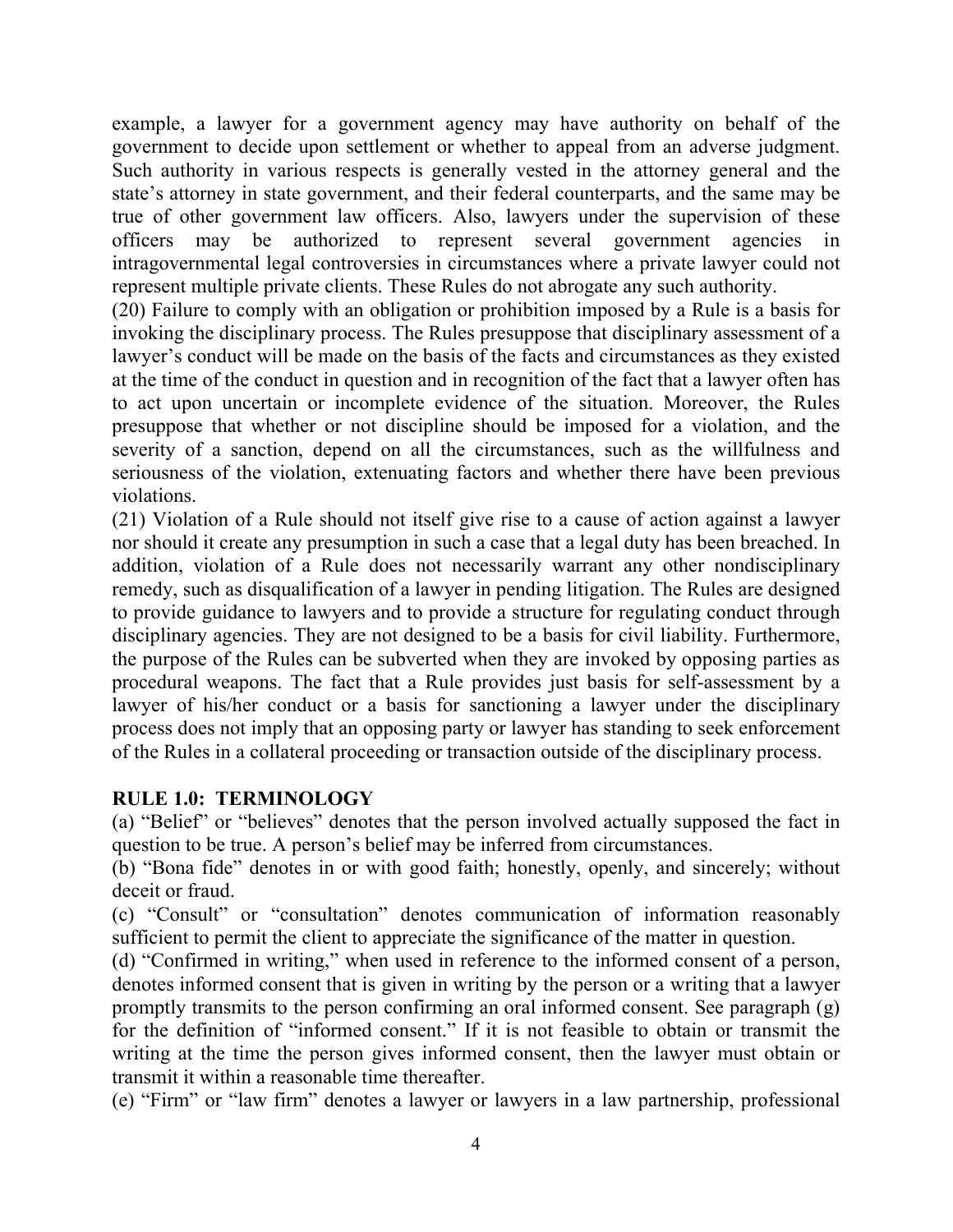corporation, sole proprietorship or other association authorized to practice law; or lawyers employed in a legal services organization or the legal department of a corporation or other organization.

(f) "Fraud" or "fraudulent" denotes conduct that is fraudulent under the substantive or procedural law of the applicable jurisdiction and has a purpose to deceive.

(g) "Informed consent" denotes the agreement by a person to a proposed course of conduct after the lawyer has communicated adequate information and explanation about the material risks of and reasonably available alternatives to the proposed course of conduct.

(h) "Knowingly," "known" or "knows" denotes actual knowledge of the fact in question. A person's knowledge may be inferred from circumstances.

(i) "Partner" denotes a member of a law partnership, a shareholder in a law firm organized as a professional corporation, or a member of an association authorized to practice law.

(j) "Reasonable" or "reasonably" when used in relation to conduct by a lawyer denotes the conduct of a reasonably prudent and competent lawyer.

(k) "Reasonable belief" or "reasonably believes" when used in reference to a lawyer denotes that the lawyer believes the matter in question and that the circumstances are such that the belief is reasonable.

(l) "Reasonably should know" when used in reference to a lawyer denotes that a lawyer of reasonable prudence and competence would ascertain the matter in question.

(m) "Screened" denotes the isolation of a lawyer from any participation in a matter through the timely imposition of procedures within a firm that are reasonably adequate under the circumstances to protect information that the isolated lawyer is obligated to protect under these Rules or other law.

(n) "Substantial" when used in reference to degree or extent denotes a material matter of clear and weighty importance.

(o) "Tribunal" denotes a court, an arbitrator in a binding arbitration proceeding or a legislative body, administrative agency or other body acting in an adjudicative capacity. A legislative body, administrative agency or other body acts in an adjudicative capacity when a neutral official, after the presentation of evidence or legal argument by a party or parties, will render a binding legal judgment directly affecting a party's interests in a particular matter.

(p) "Writing" or "written" denotes a tangible or electronic record of a communication or representation, including handwriting, typewriting, printing, Photostatting, photography, audio or video recording, and electronic communications. A "signed" writing includes the electronic equivalent of a signature, such as an electronic sound, symbol or process, which is attached to a writing and executed or adopted by a person with the intent to sign the writing.

# **CLIENT-LAWYER RELATIONSHIP**

#### **RULE 1.1: COMPETENCE**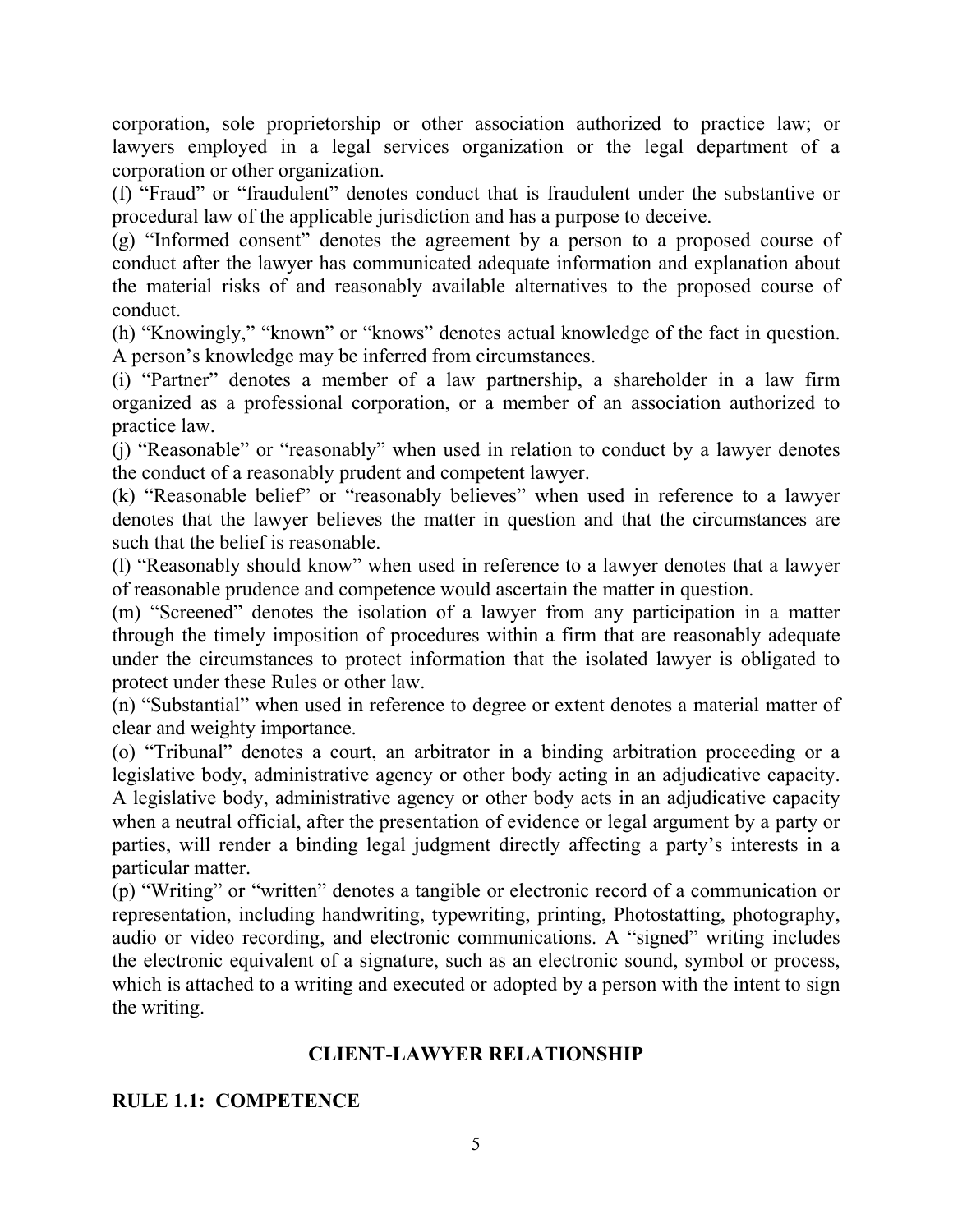A lawyer shall provide competent representation to a client. Competent representation requires the legal knowledge, skill, thoroughness and preparation reasonably necessary for the representation.

### **RULE 1.2: SCOPE OF REPRESENTATION AND ALLOCATION OF AUTHORITY BETWEEN CLIENT AND LAWYER**

(a) Subject to paragraphs (c) and (d), a lawyer shall abide by a client's decisions concerning the objectives of representation and, as required by Rule 1.4, shall consult with the client as to the means by which they are to be pursued. A lawyer may take such action on behalf of the client as is impliedly authorized to carry out the representation. A lawyer shall abide by a client's decision whether to settle a matter. In a criminal case, the lawyer shall abide by the client's decision, after consultation with the lawyer, as to a plea to be entered, whether to waive jury trial and whether the client will testify.

(b) A lawyer's representation of a client, including representation by appointment, does not constitute an endorsement of the client's political, economic, social or moral views or activities.

(c) A lawyer may limit the scope of the representation if the limitation is reasonable under the circumstances and the client gives informed consent in writing.

(1) The client's informed consent must be confirmed in writing unless:

(i) the representation of the client consists solely of telephone consultation;

(ii) the representation is provided by a lawyer employed by a nonprofit legal services program or participating in a nonprofit court-annexed legal services program and the lawyer's representation consists solely of providing information and advice or the preparation of court-approved legal forms; or

(iii) the court appoints the attorney for a limited purpose that is set forth in the appointment order.

(2) If the client gives informed consent in writing signed by the client, there shall be a presumption that:

(i) the representation is limited to the attorney and the services described in the writing; and

(ii) the attorney does not represent the client generally or in matters other than those identified in the writing.

(d) A lawyer shall not counsel a client to engage, or assist a client, in conduct that the lawyer knows is criminal or fraudulent, but a lawyer may discuss the legal consequences of any proposed course of conduct with a client and may counsel or assist a client to make a good faith effort to determine the validity, scope, meaning or application of the law.

# **RULE 1.3: DILIGENCE**

A lawyer shall act with reasonable diligence and promptness in representing a client.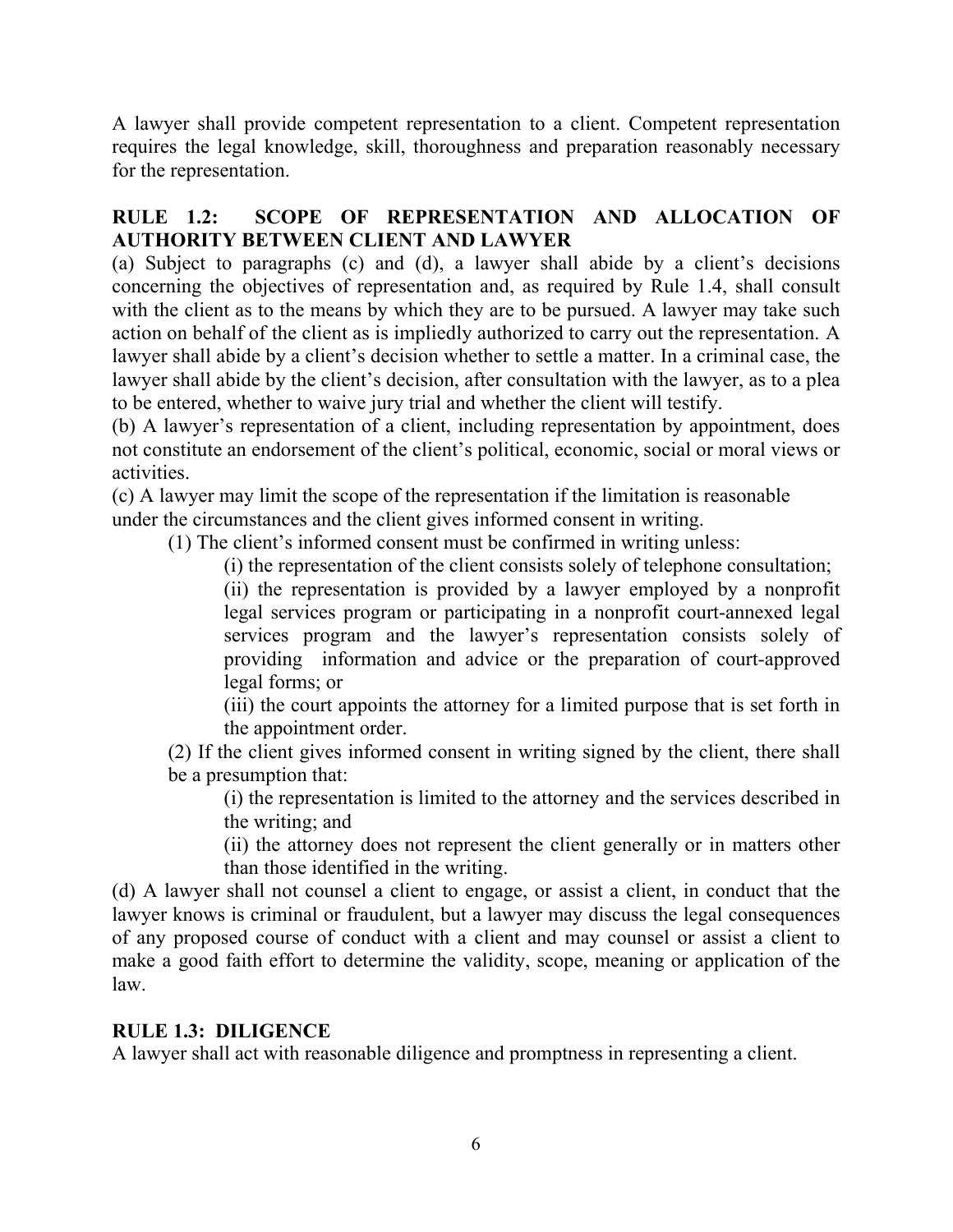### **RULE 1.4: COMMUNICATION**

(a) A lawyer shall:

(1) promptly inform the client of any decision or circumstance with respect to which the client's informed consent, as defined in Rule  $1.0(g)$ , is required by these Rules;

(2) reasonably consult with the client about the means by which the client's objectives are to be accomplished;

(3) keep the client reasonably informed about the status of the matter;

(4) promptly comply with reasonable requests for information; and

(5) consult with the client about any relevant limitation on the lawyer's conduct when the lawyer knows that the client expects assistance not permitted by the Rules of Professional Conduct or other law.

(b) A lawyer shall explain a matter to the extent reasonably necessary to permit the client to make informed decisions regarding the representation.

#### **RULE 1.5: FEES**

(a) A lawyer shall not make an agreement for, charge or collect an unreasonable fee or an unreasonable amount for expenses. The factors to be considered in determining the reasonableness of a fee include the following:

(1) the time and labor required, the novelty and difficulty of the questions involved and the skill requisite to perform the legal service properly;

(2) the likelihood, if apparent to the client, that the acceptance of the particular employment will preclude other employment by the lawyer;

(3) the fee customarily charged in the locality for similar legal services;

(4) the amount involved and the results obtained;

(5) the time limitations imposed by the client or by the circumstances;

(6) the nature and length of the professional relationship with the client;

(7) the experience, reputation and ability of the lawyer or lawyers performing the services; and

(8) whether the fee is fixed or contingent.

(b) The scope of the representation and the basis or rate of the fee and expenses for which the client will be responsible shall be communicated to the client in writing, before or within a reasonable time after commencing the representation, except when the lawyer will charge a regularly represented client on the same basis or rate. Any changes in the basis or rate of the fee or expenses shall also be communicated in writing. This paragraph does not apply in any matter in which it is reasonably foreseeable that total cost to a client, including attorney fees, will be \$500 or less.

(c) A fee may be contingent on the outcome of the matter for which the service is rendered, except in a matter in which a contingent fee is prohibited by paragraph (d) or other law. A contingent fee agreement shall be in a writing signed by the client and shall state the method by which the fee is to be determined, including the percentage or percentages that shall accrue to the lawyer in the event of settlement, trial or appeal; litigation and other expenses to be deducted from the recovery; and whether such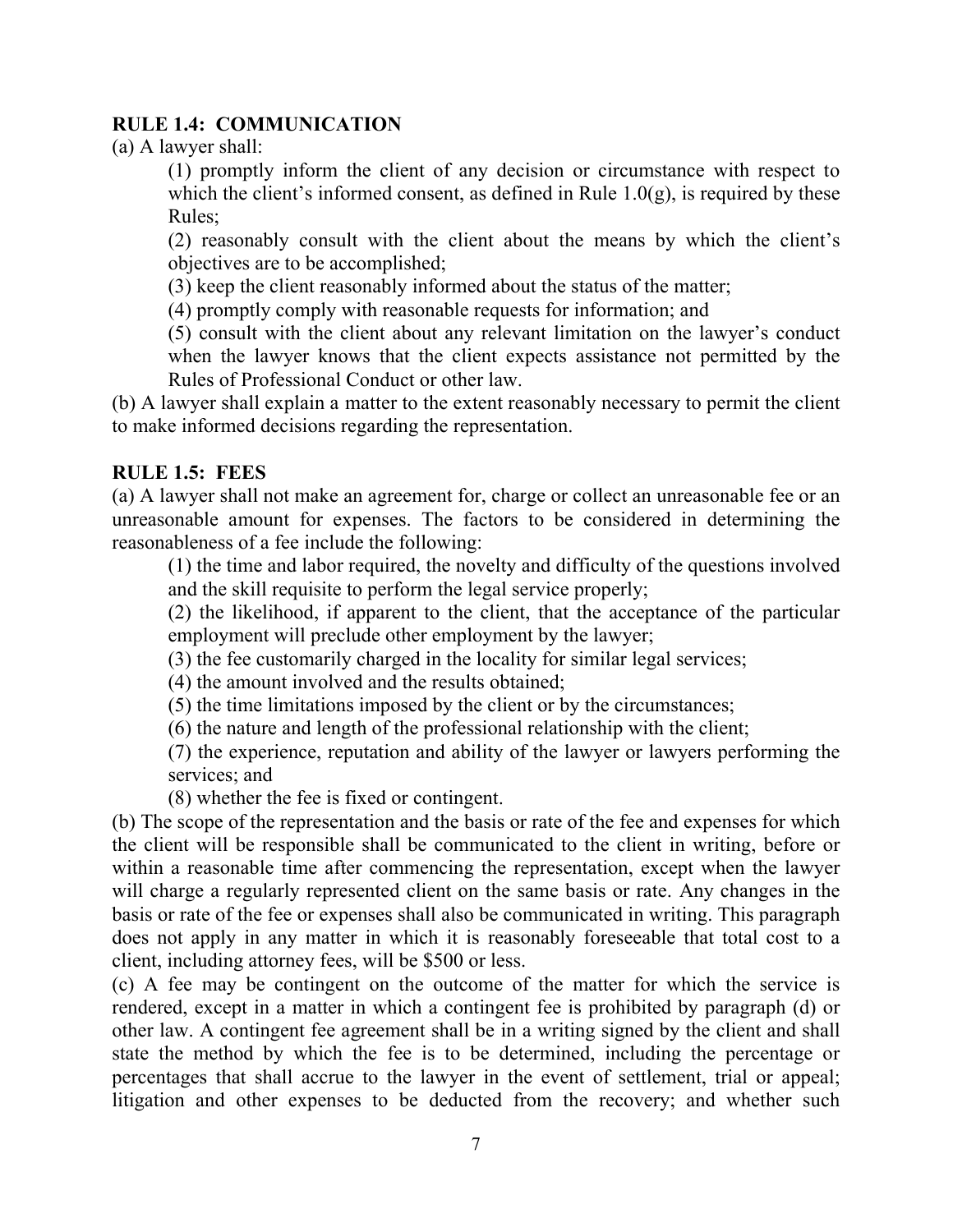expenses are to be deducted before or after the contingent fee is calculated. The agreement must clearly notify the client of any expenses for which the client will be liable whether or not the client is the prevailing party. Upon conclusion of a contingent fee matter, the lawyer shall provide the client with a written statement stating the outcome of the matter and, if there is a recovery, showing the remittance to the client and the method of its determination.

(d) A lawyer shall not enter into an arrangement for, charge or collect:

(1) any fee in a domestic relations matter, the payment or amount of which is contingent upon the securing of a divorce or upon the amount of maintenance or support or property settlement in lieu thereof; or

(2) a contingent fee for representing a defendant in a criminal case.

(e) A division of a fee between lawyers who are not in the same firm may be made only if:

(1) the division is in proportion to the services performed by each lawyer or each lawyer assumes joint responsibility for the representation;

(2) the client agrees to the arrangement, including the share each lawyer will receive, and the agreement is confirmed in writing; and

(3) the total fee is reasonable.

# **RULE 1.6: CONFIDENTIALITY OF INFORMATION**

(a) A lawyer shall not reveal information relating to the representation of a client unless the client gives informed consent, the disclosure is impliedly authorized in order to carry out the representation or the disclosure is permitted by paragraph (b).

(b) A lawyer may reveal information relating to the representation of a client to the extent the lawyer reasonably believes necessary:

(1) to prevent reasonably certain death or substantial bodily harm;

(2) to secure legal advice about the lawyer's compliance with these Rules;

(3) to establish a claim or defense on behalf of the lawyer in a controversy between the lawyer and the client, to establish a defense to a criminal charge or civil claim against the lawyer based upon conduct in which the client was involved or to respond to allegations in any proceeding concerning the lawyer's representation of the client; or

(4) to comply with other law or a court order.

(c) A lawyer shall make reasonable efforts to prevent the inadvertent or unauthorized disclosure of, or unauthorized access to, information relating to the representation of a client.

#### **RULE 1.7: CONFLICT OF INTEREST: CURRENT CLIENTS**

(a) Except as provided in paragraph (b), a lawyer shall not represent a client if the representation involves a concurrent conflict of interest. A concurrent conflict of interest exists if:

(1) the representation of one client will be directly adverse to another client; or

(2) there is a significant risk that the representation of one or more clients will be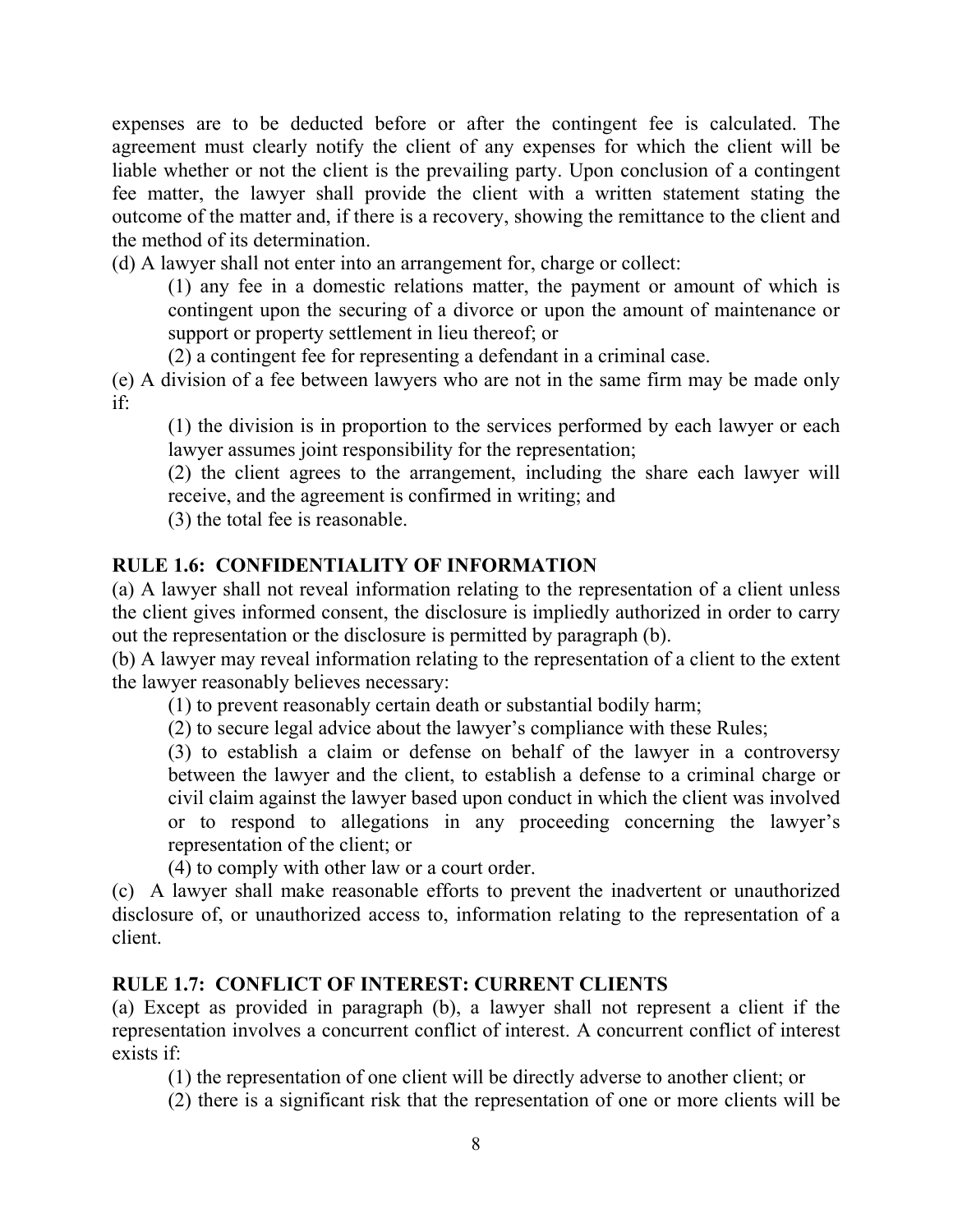materially limited by the lawyer's responsibilities to another client, a former client or a third person or by a personal interest of the lawyer.

(b) Notwithstanding the existence of a concurrent conflict of interest under paragraph (a), a lawyer may represent a client if:

(1) the lawyer reasonably believes that the lawyer will be able to provide competent and diligent representation to each affected client;

(2) the representation is not prohibited by law;

(3) the representation does not involve the assertion of a claim by one client against another client represented by the lawyer in the same litigation or other proceeding before a tribunal; and

(4) each affected client gives informed consent, confirmed in writing.

# **RULE 1.8: CONFLICT OF INTEREST: CURRENT CLIENTS: SPECIFIC RULES**

(a) A lawyer shall not enter into a business transaction with a client or knowingly acquire an ownership, possessory, security or other pecuniary interest adverse to a client unless:

(1) the transaction and terms on which the lawyer acquires the interest are fair and reasonable to the client and are fully disclosed and transmitted in writing to the client in a manner that can be reasonably understood by the client;

(2) in matters in which a lawyer wishes to assert a retaining lien against client property, papers or materials in the lawyer's possession to secure payment for the lawyer's services and costs advanced relating to such property, papers or materials, a written agreement for such a lien shall expressly set forth the limitations contained in paragraph (i)(3);

(3) the client is advised in writing of the desirability of seeking and is given a reasonable opportunity to seek the advice of independent legal counsel on the transaction; and

(4) the client gives informed consent, in a writing signed by the client, to the essential terms of the transaction and the lawyer's role in the transaction, including whether the lawyer is representing the client in the transaction.

(b) A lawyer shall not use information relating to representation of a client to the disadvantage of the client unless the client gives informed consent, except as permitted or required by these Rules.

(c) A lawyer shall not solicit any substantial gift from a client, including a testamentary gift, or prepare on behalf of a client an instrument giving the lawyer or a person related to the lawyer any substantial gift unless the lawyer or other recipient of the gift is related to the client. For purposes of this paragraph, related persons include a spouse, child, grandchild, parent, grandparent or other relative.

(d) Prior to the conclusion of representation of a client, a lawyer shall not make or negotiate an agreement giving the lawyer literary or media rights to a portrayal or account based in substantial part on information relating to the representation.

(e) A lawyer shall not provide financial assistance to a client in connection with pending or contemplated litigation, except that: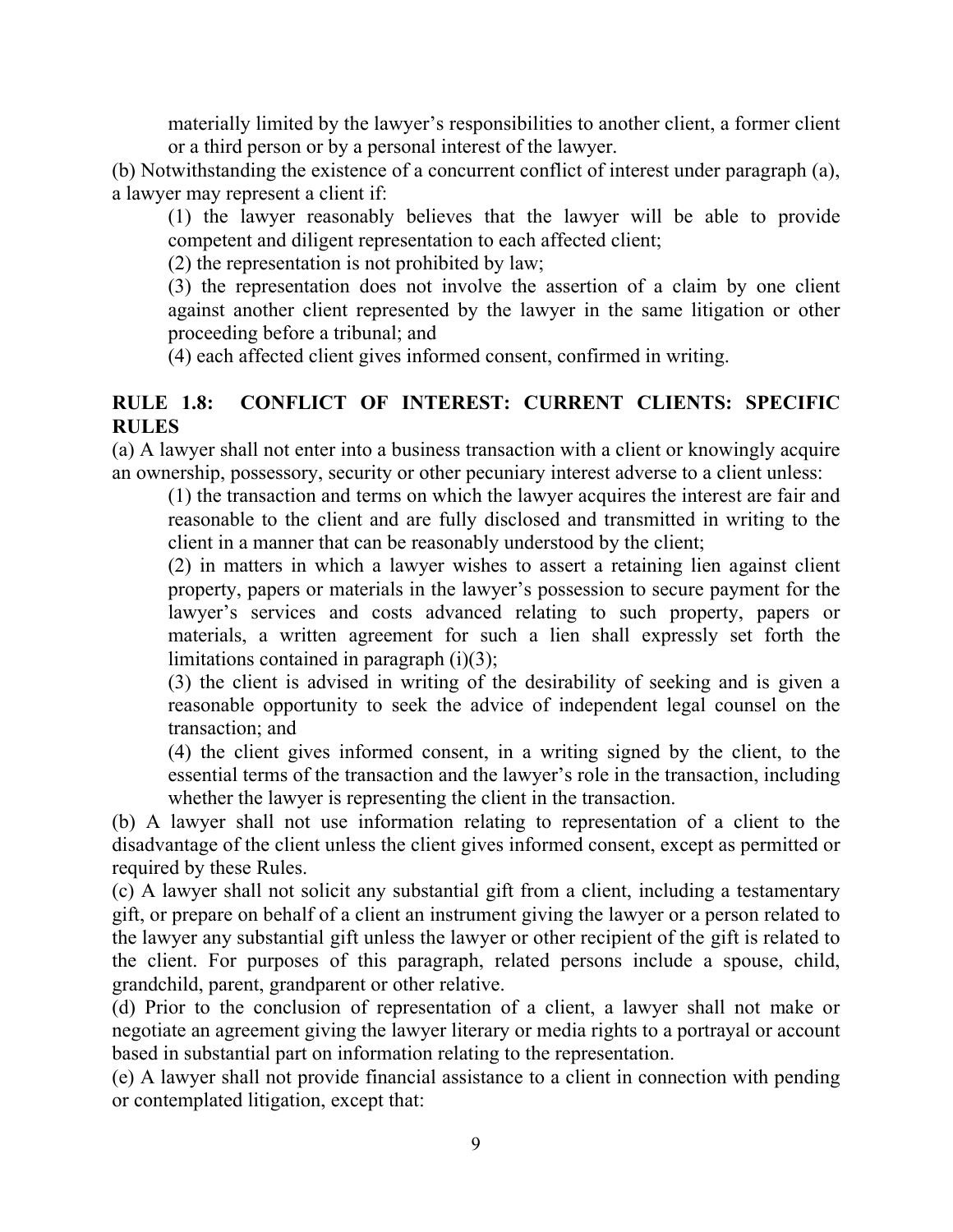(1) a lawyer may advance court costs and expenses of litigation, the repayment of which may be contingent on the outcome of the matter;

(2) a lawyer representing an indigent client may pay court costs and expenses of litigation on behalf of the client;

(3) a lawyer may, for the sole purpose of providing basic living expenses, guarantee a loan from a regulated financial institution whose usual business involves making loans if such loan is reasonably needed to enable the client to withstand delay in litigation that would otherwise put substantial pressure on the client to settle a case because of financial hardship rather than on the merits, provided the client remains ultimately liable for repayment of the loan without regard to the outcome of the litigation and, further provided that neither the lawyer nor anyone on his/her behalf offers, promises or advertises such financial assistance before being retained by the client.

(f) A lawyer shall not accept compensation for representing a client from one other than the client unless:

(1) the client gives written informed consent;

(2) there is no interference with the lawyer's independence of professional judgment or with the client-lawyer relationship; and

(3) information relating to representation of a client is protected as required by Rule 1.6.

(g) A lawyer who represents two or more clients shall not participate in making an aggregate settlement of the claims of or against the clients, or in a criminal case an aggregated agreement as to guilty or nolo contendere pleas, unless each client gives informed consent, in a writing signed by the client. The lawyer's disclosure shall include the existence and nature of all the claims or pleas involved and of the participation of each person in the settlement.

(h) A lawyer shall not:

(1) make an agreement prospectively limiting the lawyer's liability to a client for malpractice unless the client is independently represented in making the agreement; or

(2) settle a claim or potential claim for such liability with an unrepresented client or former client unless that person is advised in writing of the desirability of seeking and is given a reasonable opportunity to seek the advice of independent legal counsel in connection therewith.

(i) A lawyer shall not acquire a proprietary interest in the cause of action or subject matter of litigation the lawyer is conducting for a client, except that the lawyer:

(1) may acquire and assert a charging lien only against causes of action or counterclaims in litigation pursuant to and only to the extent specified in MCA 37- 61-420(2); such a charging lien does not extend to other client property, papers or materials in the lawyer's possession, to any matter not in litigation, or to any matter otherwise not covered by the specific language of MCA 37-61-420(2);

(2) may contract with a client for a reasonable contingent fee in a civil case; and

(3) may not acquire or assert a retaining lien to secure payment due for the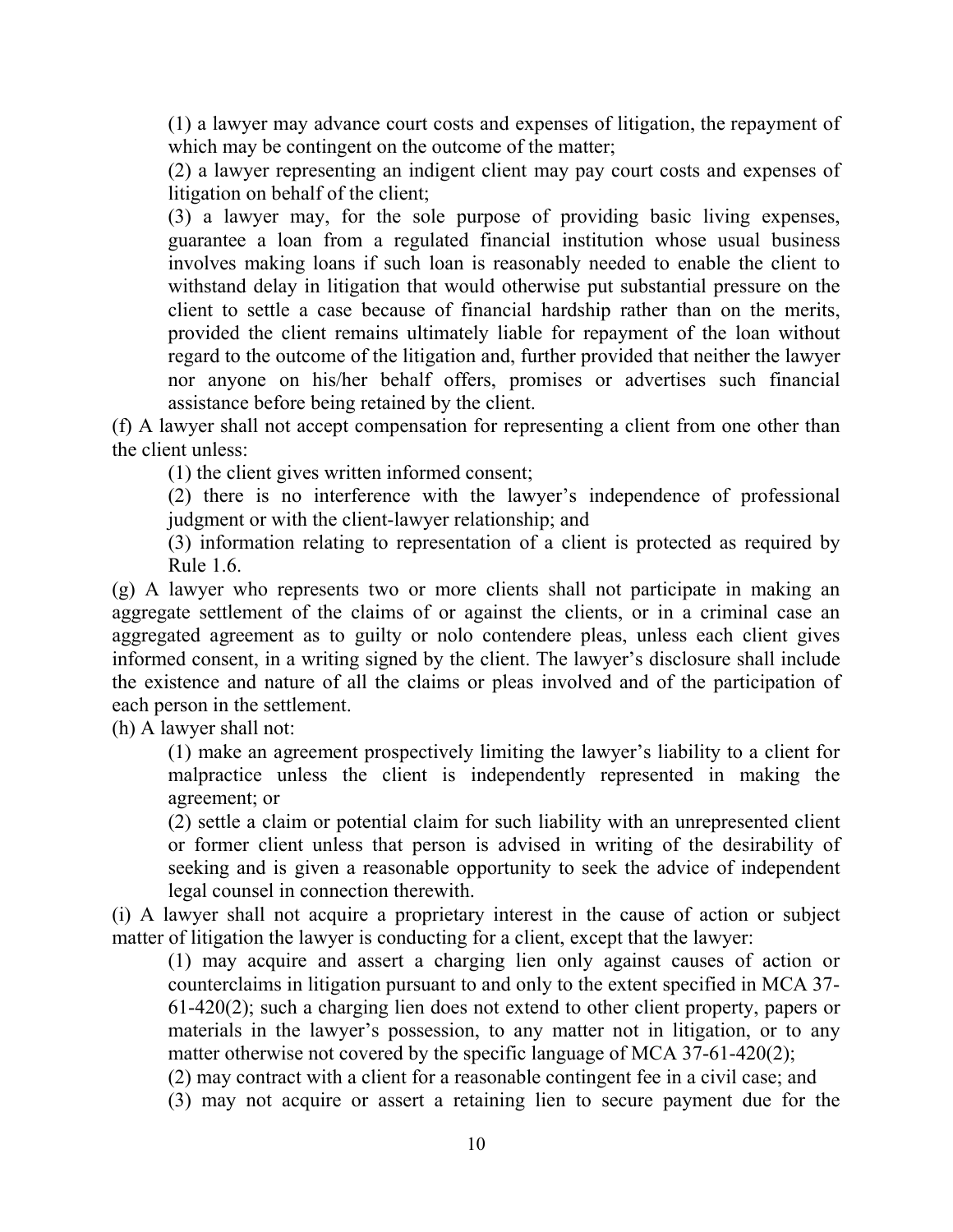lawyer's services against any client property, papers or materials other than those related to the matter for which payment has not been made and, upon termination of representation, shall deliver to the client any client property, papers or materials reasonably necessary to protect the client's interest in the matter to which the property, papers or materials relate as provided in Rule 1.16(d).

(j) A lawyer shall not have sexual relations with a client unless a consensual sexual relationship existed between them when the client-lawyer relationship commenced.

(k) While lawyers are associated in a firm, a prohibition in the foregoing paragraphs (a) through (i) that applies to any one of them shall apply to all of them.

### **RULE 1.9: DUTIES TO FORMER CLIENTS**

(a) A lawyer who has formerly represented a client in a matter shall not thereafter represent another person in the same or a substantially related matter in which that person's interests are materially adverse to the interests of the former client unless the former client gives informed consent, confirmed in writing.

(b) A lawyer shall not knowingly represent a person in the same or a substantially related matter in which a firm with which the lawyer formerly was associated had previously represented a client:

(1) whose interests are materially adverse to that person; and

(2) about whom the lawyer had acquired information protected by Rules 1.6 and 1.9(c) that is material to the matter; unless the former client gives informed consent, confirmed in writing.

(c) A lawyer who has formerly represented a client in a matter or whose present or former firm has formerly represented a client in a matter shall not thereafter:

(1) use information relating to the representation to the disadvantage of the former client except as these Rules would permit or require with respect to a client, or when the information has become generally known; or

(2) reveal information relating to the representation except as these Rules would permit or require with respect to a client.

# **RULE 1.10: IMPUTATION OF CONFLICTS OF INTEREST: GENERAL RULE**

(a) While lawyers are associated in a firm, none of them shall knowingly represent a client when any one of them practicing alone would be prohibited from doing so by Rules 1.7 or 1.9 unless the prohibition is based on a personal interest of the prohibited lawyer and does not present a significant risk of materially limiting the representation of the client by the remaining lawyers in the firm.

(b) When a lawyer has terminated an association with a firm, the firm is not prohibited from thereafter representing a person with interests materially adverse to those of a client represented by the formerly associated lawyer and not currently represented by the firm, unless:

(1) the matter is the same or substantially related to that in which the formerly associated lawyer represented the client; and

(2) any lawyer remaining in the firm has information protected by Rules 1.6 and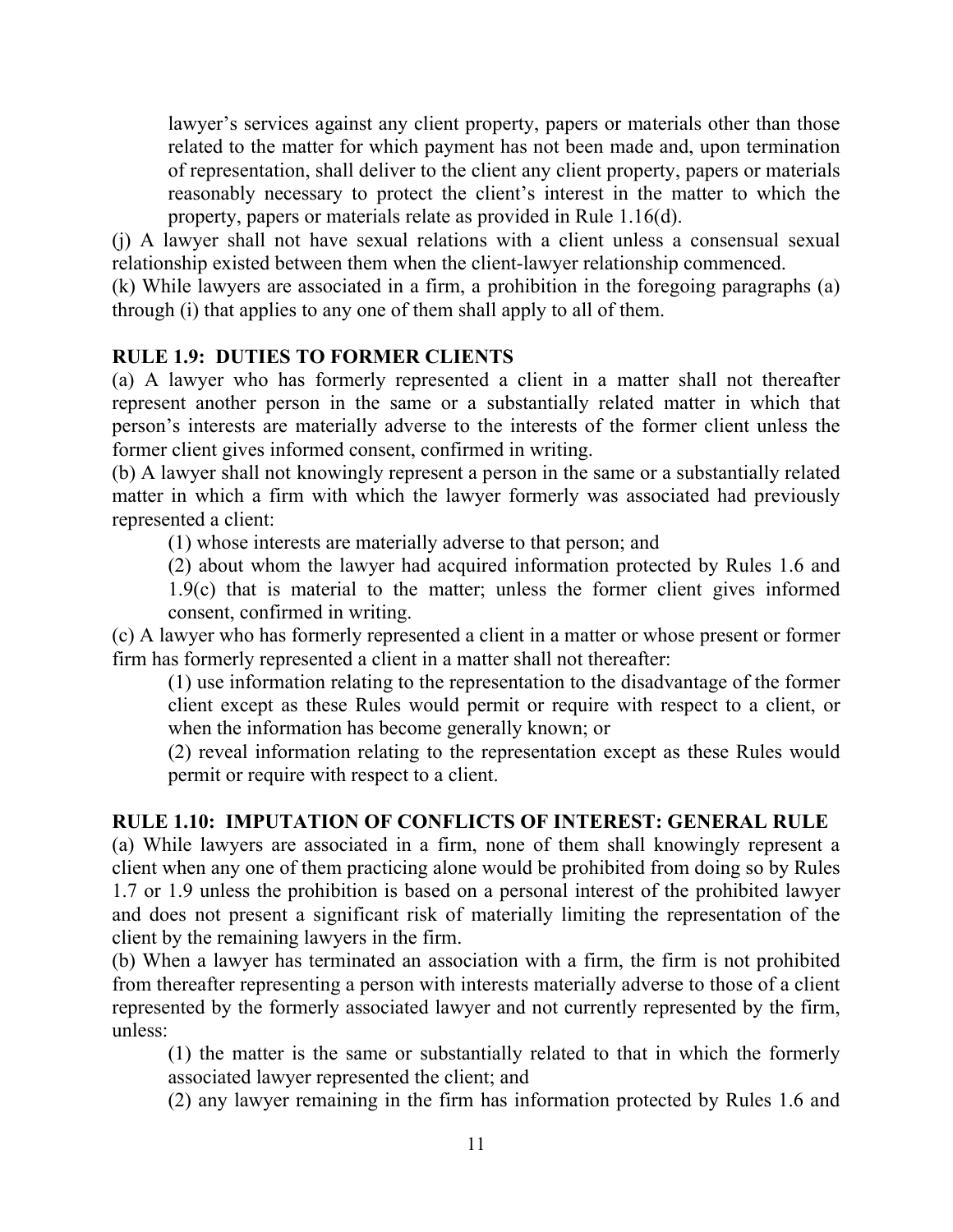1.9(c) that is material to the matter.

(c) When a lawyer becomes associated with a firm, no lawyer associated in the firm shall knowingly represent a person in a matter in which that lawyer is disqualified under Rule 1.9 unless:

(1) the personally disqualified lawyer is timely screened from any participation in the matter and is apportioned no part of the fee therefrom; and

(2) written notice is promptly given to any affected former client to enable it to ascertain compliance with the provisions of this Rule.

(d) A disqualification prescribed by this Rule may be waived by the affected client under the conditions stated in Rule 1.7.

(e) The disqualification of lawyers associated in a firm with former or current government lawyers is governed by Rule 1.11.

### **RULE 1.11: SPECIAL CONFLICTS OF INTEREST FOR FORMER AND CURRENT GOVERNMENT OFFICERS AND EMPLOYEES**

(a) Except as law may otherwise expressly permit, a lawyer who has formerly served as a public officer or employee of the government:

(1) is subject to Rule 1.9(c); and

(2) shall not otherwise represent a client in connection with a matter in which the lawyer participated personally and substantially as a public officer or employee, unless the appropriate government agency gives its informed consent, confirmed in writing, to the representation.

(b) When a lawyer is disqualified from representation under paragraph (a), no lawyer in a firm with which that lawyer is associated may knowingly undertake or continue representation in such a matter unless:

(1) the disqualified lawyer is timely screened from any participation in the matter and is apportioned no part of the fee therefrom; and

(2) written notice is promptly given to the appropriate government agency to enable it to ascertain compliance with the provisions of this Rule.

(c) Except as law may otherwise expressly permit, a lawyer having information that the lawyer knows is confidential government information about a person acquired when the lawyer was a public officer or employee, may not represent a private client whose interests are adverse to that person in a matter in which the information could be used to the material disadvantage of that person. As used in this Rule, the term "confidential government information" means information that has been obtained under governmental authority and which, at the time this Rule is applied, the government is prohibited by law from disclosing to the public or has a legal privilege not to disclose and which is not otherwise available to the public. A firm with which that lawyer is associated may undertake or continue representation in the matter only if the disqualified lawyer is timely screened from any participation in the matter and is apportioned no part of the fee therefrom.

(d) Except as law may otherwise expressly permit, a lawyer currently serving as a public officer or employee: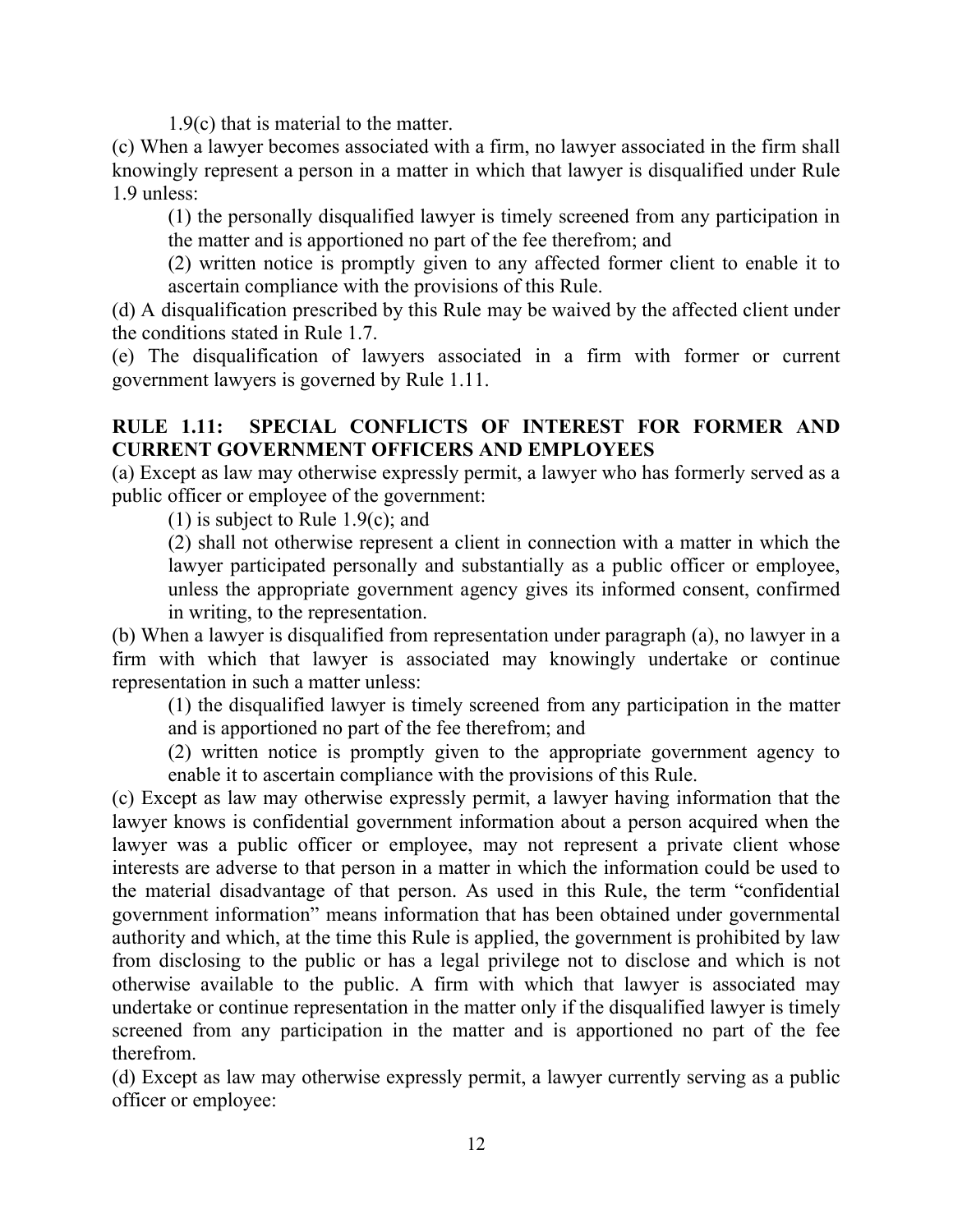(1) is subject to Rules 1.7 and 1.9; and

(2) shall not:

(i) participate in a matter in which the lawyer participated personally and substantially while in private practice or nongovernmental employment, unless the appropriate government agency gives its informed consent, confirmed in writing; or

(ii) negotiate for private employment with any person who is involved as a party or as lawyer for a party in a matter in which the lawyer is participating personally and substantially, except that a lawyer serving as a law clerk to a judge, other adjudicative officer or arbitrator may negotiate for private employment as permitted by Rule 1.12(b) and subject to the conditions stated in Rule 1.12(b).

(e) As used in this Rule, the term "matter" includes:

(1) any judicial or other proceeding, application, request for a ruling or other determination, contract, claim, controversy, investigation, charge, accusation, arrest or other particular matter involving a specific party or parties; and

(2) any other matter covered by the conflict of interest rules of the appropriate government agency.

### **RULE 1.12: FORMER JUDGE, ARBITRATOR, SETTLEMENT MASTER, MEDIATOR, OR OTHER THIRD-PARTY NEUTRAL**

(a) Except as stated in paragraph (d), a lawyer shall not represent anyone in connection with a matter in which the lawyer participated personally and substantially as a judge or other adjudicative officer or law clerk to such a person or as an arbitrator, settlement master, mediator or other third-party neutral, unless all parties to the proceeding give informed consent, confirmed in writing.

(b) A lawyer shall not negotiate for employment with any person who is involved as a party or as lawyer for a party in a matter in which the lawyer is participating personally and substantially as a judge or other adjudicative officer or as an arbitrator, settlement master, mediator or other third-party neutral. A lawyer serving as a law clerk to a judge or other adjudicative officer may negotiate for employment with a party or lawyer involved in a matter in which the clerk is participating personally and substantially, but only after the lawyer has notified the judge or other adjudicative officer.

(c) If a lawyer is disqualified by paragraph (a), no lawyer in a firm with which that lawyer is associated may knowingly undertake or continue representation in the matter unless:

(1) the disqualified lawyer is timely screened from any participation in the matter and is apportioned no part of the fee therefrom; and

(2) written notice is promptly given to the parties and any appropriate tribunal to enable them to ascertain compliance with the provisions of this Rule.

(d) An arbitrator selected as a partisan of a party in a multimember arbitration panel is not prohibited from subsequently representing that party.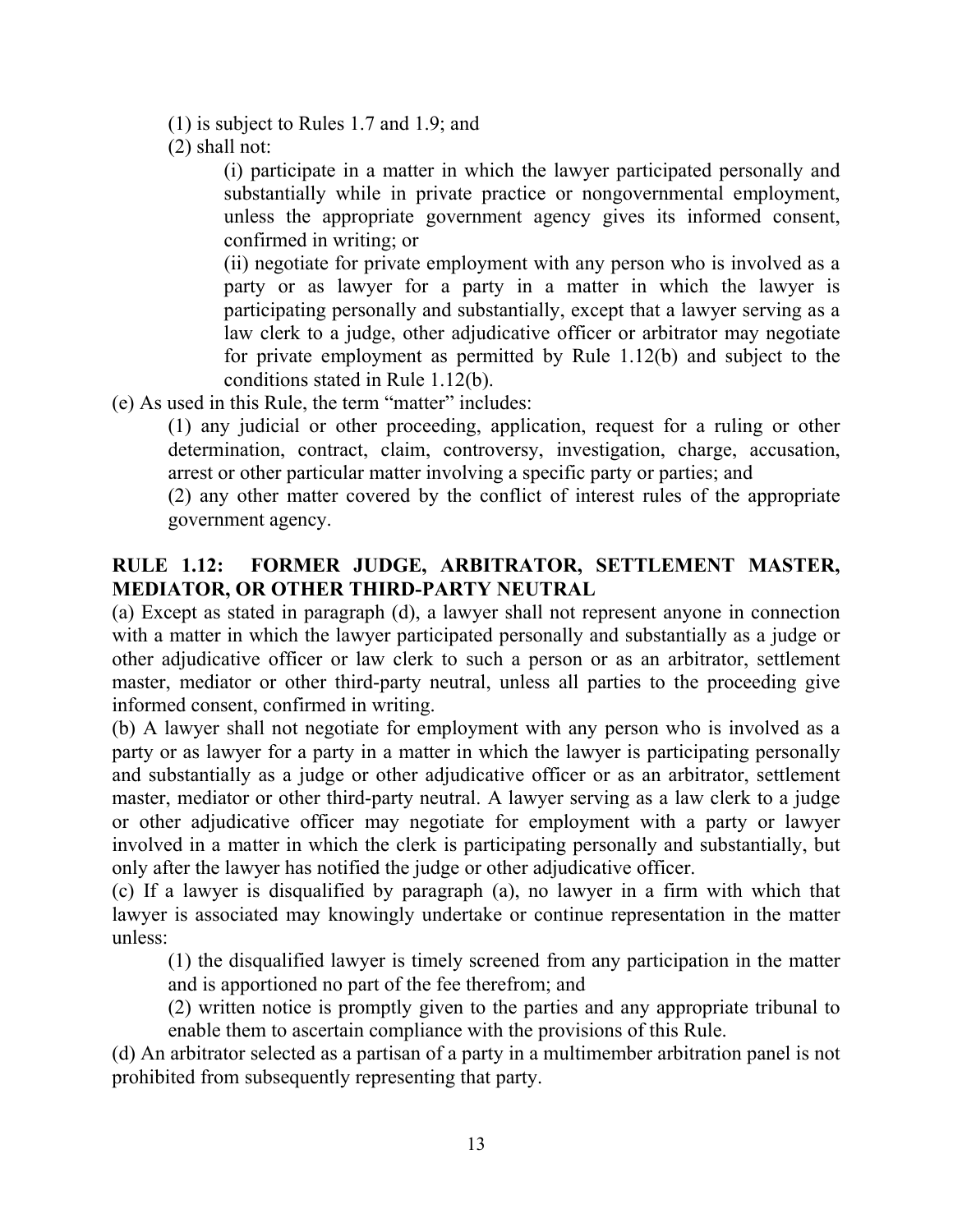#### **RULE 1.13: ORGANIZATION AS CLIENT**

(a) A lawyer employed or retained by an organization represents the organization acting through its duly authorized constituents.

(b) If a lawyer for an organization knows that an officer, employee or other person associated with the organization is engaged in action, intends to act or refuses to act in a matter related to the representation that is a violation of a legal obligation to the organization, or a violation of law which reasonably might be imputed to the organization, and is likely to result in substantial injury to the organization, the lawyer shall proceed as is reasonably necessary in the best interest of the organization. In determining how to proceed, the lawyer shall give due consideration to the seriousness of the violation and its consequences, the scope and nature of the lawyer's representation, the responsibility in the organization and the apparent motivation of the person involved, the policies of the organization concerning such matters and any other relevant considerations. Any measures taken shall be designed to minimize disruption of the organization and the risk of revealing information relating to the representation to persons outside the organization. Such measures may include among others:

(1) asking for reconsideration of the matter;

(2) advising that a separate legal opinion on the matter be sought for presentation to appropriate authority in the organization; and

(3) referring the matter to higher authority in the organization, including, if warranted by the seriousness of the matter, referral to the highest authority that can act on behalf of the organization as determined by applicable law.

(c) If, despite the lawyer's efforts in accordance with paragraph (b), the highest authority that can act on behalf of the organization insists upon action, or a refusal to act, that is clearly a violation of law and is likely to result in substantial injury to the organization, the lawyer may resign in accordance with Rule 1.16.

(d) In dealing with an organization's directors, officers, employees, members, shareholders or other constituents, a lawyer shall explain the identity of the client when the lawyer knows or reasonably should know that the organization's interests are adverse to those of the constituents with whom the lawyer is dealing.

(e) A lawyer representing an organization may also represent any of its directors, officers, employees, members, shareholders or other constituents, subject to the provisions of Rule 1.7. If the organization's consent to the dual representation is required by Rule 1.7, the consent shall be given by an appropriate official of the organization other than the individual who is to be represented, or by the shareholders.

#### **RULE 1.14: CLIENT WITH DIMINISHED CAPACITY**

(a) When a client's capacity to make adequately considered decisions in connection with a representation is diminished, whether because of minority, mental impairment or for some other reason, the lawyer shall, as far as reasonably possible, maintain a normal client-lawyer relationship with the client.

(b) When the lawyer reasonably believes that the client has diminished capacity, is at risk of substantial physical, financial or other harm unless action is taken and cannot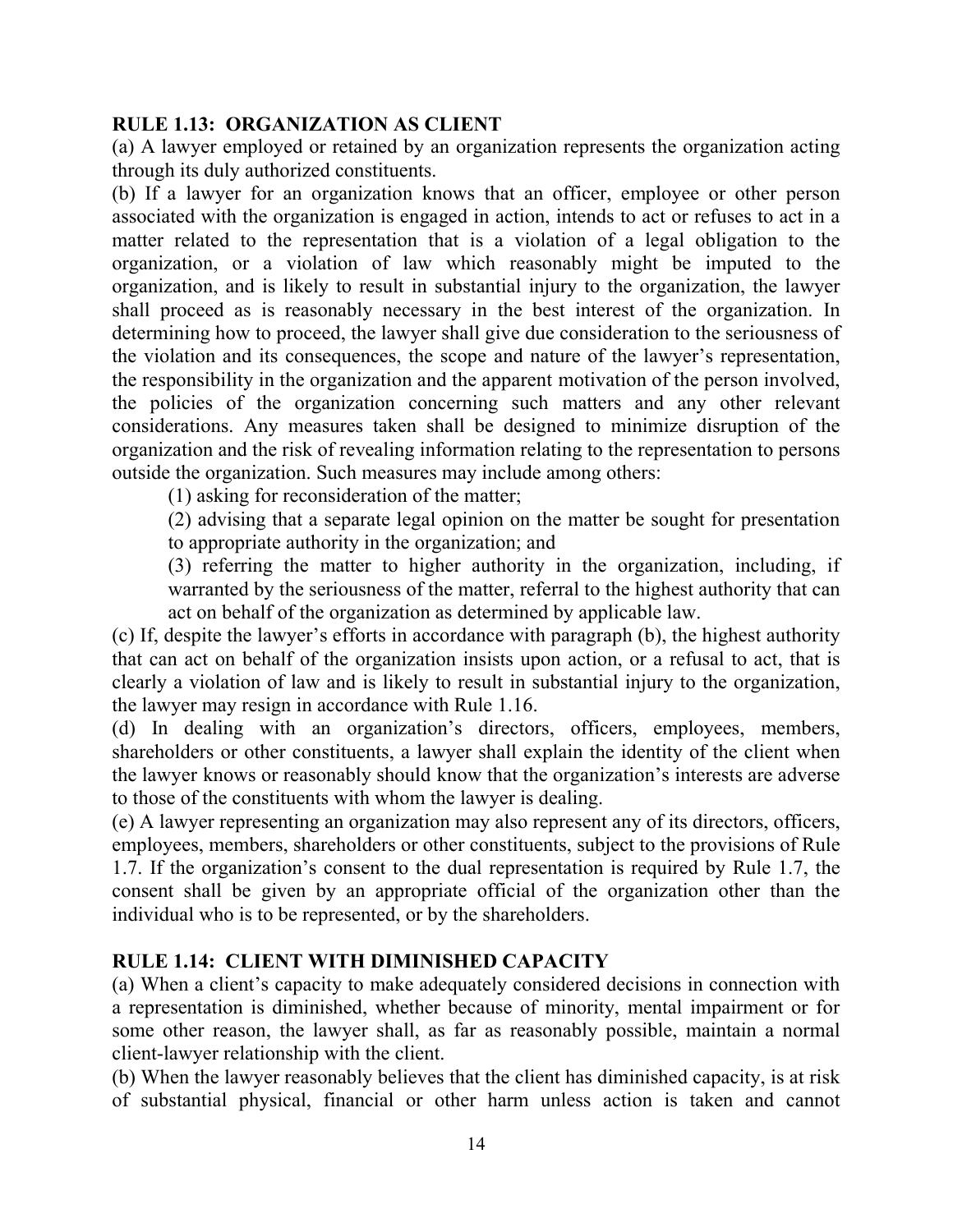adequately act in the client's own interest, the lawyer may take reasonably necessary protective action, including consulting with individuals or entities that have the ability to take action to protect the client and, in appropriate cases, seeking the appointment of a guardian ad litem, conservator or guardian.

(c) Information relating to the representation of a client with diminished capacity is protected by Rule 1.6. When taking protective action pursuant to paragraph (b), the lawyer is impliedly authorized under Rule 1.6(a) to reveal information about the client, but only to the extent reasonably necessary to protect the client's interests.

# **RULE 1.15: SAFEKEEPING PROPERTY**

(a) A lawyer shall hold property of clients or third persons that is in a lawyer's possession in connection with a representation separate from the lawyer's own property. Funds shall be kept in accordance with Rule 1.18 and this Rule. Other property shall be identified as such and appropriately safeguarded. Complete records of such account funds and other property shall be kept by the lawyer and shall be preserved for a period of five years after termination of the representation.

(b) Upon receiving funds or other property in which a client or third person has an interest, a lawyer shall promptly notify the client or third person. Except as stated in this Rule or otherwise permitted by law or by agreement with the client, a lawyer shall promptly deliver to the client or third person any funds or other property that the client or third person is entitled to receive and, upon request by the client or third person, shall promptly render a full accounting regarding such property.

(c) When in the course of representation a lawyer is in possession of property in which both the lawyer and another person claim interests, the property shall be kept separate by the lawyer until there is an accounting and severance of their interests. If a dispute arises concerning their respective interests, the portion in dispute shall be kept separate by the lawyer until the dispute is resolved.

# **RULE 1.16: DECLINING OR TERMINATING REPRESENTATION**

(a) Except as stated in paragraph (c), a lawyer shall not represent a client or, where representation has commenced, shall withdraw from the representation of a client if:

(1) the representation will result in violation of the Rules of Professional Conduct or other law;

(2) the lawyer's physical or mental condition materially impairs the lawyer's ability to represent the client; or

(3) the lawyer is discharged.

(b) Except as stated in paragraph (c), a lawyer may withdraw from representing a client if:

(1) withdrawal can be accomplished without material adverse effect on the interests of the client;

(2) the client persists in a course of action involving the lawyer's services that the lawyer reasonably believes is criminal or fraudulent;

(3) the client has used the lawyer's services to perpetrate a crime or fraud;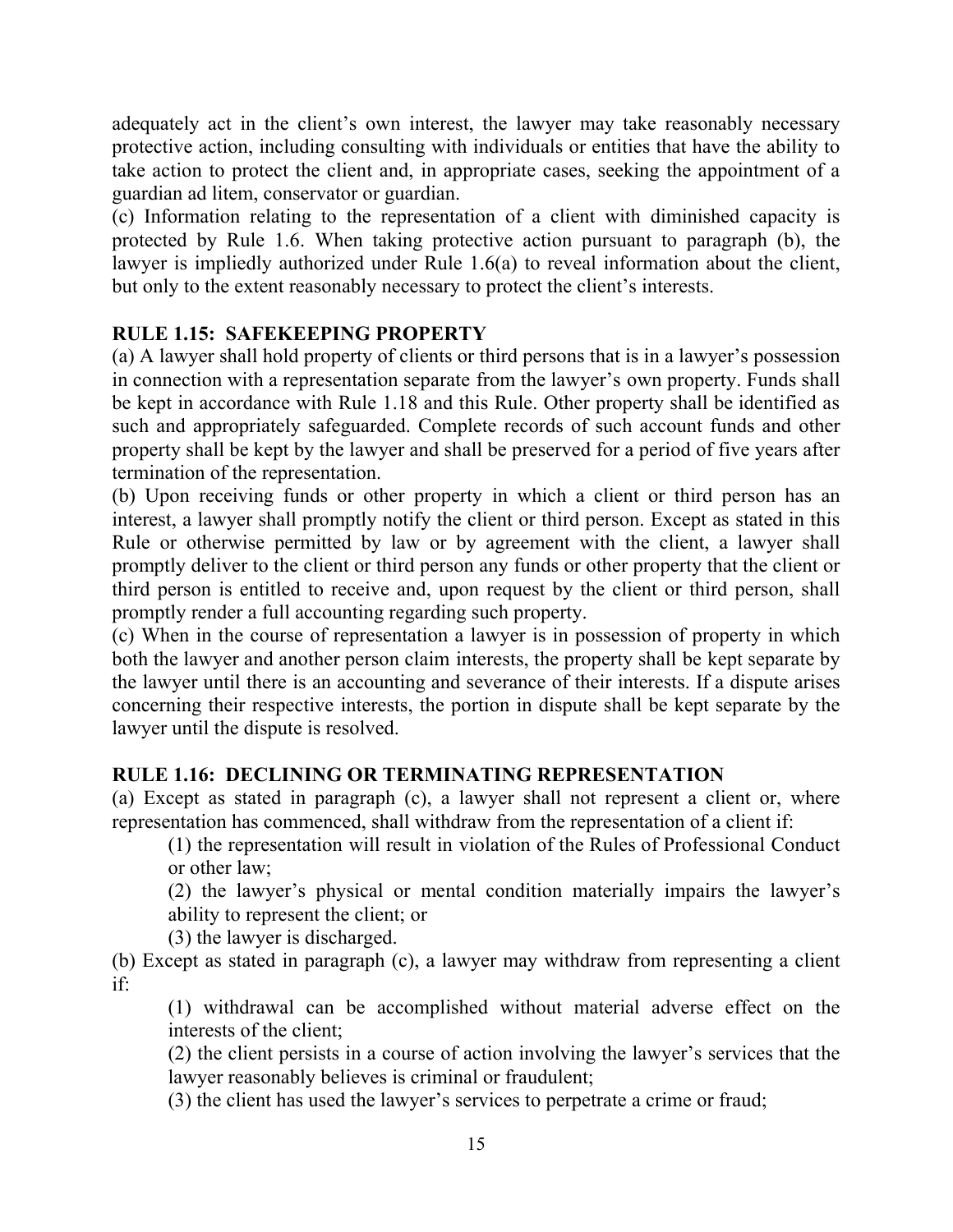(4) the client insists upon taking action that the lawyer considers repugnant or with which the lawyer has a fundamental disagreement;

(5) the client fails substantially to fulfill an obligation to the lawyer regarding the lawyer's services and has been given reasonable warning that the lawyer will withdraw unless the obligation is fulfilled;

(6) the representation will result in an unreasonable financial burden on the lawyer or has been rendered unreasonably difficult by the client; or

(7) other good cause for withdrawal exists.

(c) A lawyer must comply with applicable law requiring notice to or permission of a tribunal when terminating a representation. When ordered to do so by a tribunal, a lawyer shall continue representation notwithstanding good cause for terminating the representation.

(d) Upon termination of representation, a lawyer shall take steps to the extent reasonably practicable to protect a client's interests, such as giving reasonable notice to the client, allowing time for employment of other counsel, surrendering papers and property to which the client is entitled and refunding any advance payment of fee or expense that has not been earned or incurred. A lawyer is entitled to retain and is not obliged to deliver to a client or former client papers or materials personal to the lawyer or created or intended for internal use by the lawyer except as required by the limitations on the retaining lien in Rule 1.8(i). Except for those client papers which a lawyer may properly retain under the preceding sentence, a lawyer shall deliver either the originals or copies of papers or materials requested or required by a client or former client and bear the copying costs involved.

# **RULE 1.17: GOVERNMENT EMPLOYMENT**

An attorney employed full time by the State of Montana or a political subdivision shall not accept other employment during the course of which it would be possible to use or otherwise rely on information obtained by reason of government employment that is injurious, confidential or privileged and not otherwise discoverable.

# **RULE 1.18: INTEREST ON LAWYER TRUST ACCOUNTS (IOLTA) PROGRAM**

(a) Purpose. The purpose of the Interest on Lawyer Trust Accounts (IOLTA) program is to provide funds for the Montana Justice Foundation to pay the reasonable costs of administering the program and to make grants to entities with missions within the following general categories:

(1) Providing legal services, through both paid staff program(s) and pro bono program(s), to Montana's low income citizens who would otherwise be unable to obtain legal assistance;

(2) promoting a knowledge and awareness of the law; and

(3) improving the administration of justice.

(b) Required participation. IOLTA program participation is mandatory, except as provided in subsection (d), below. Every non-exempt lawyer admitted to practice in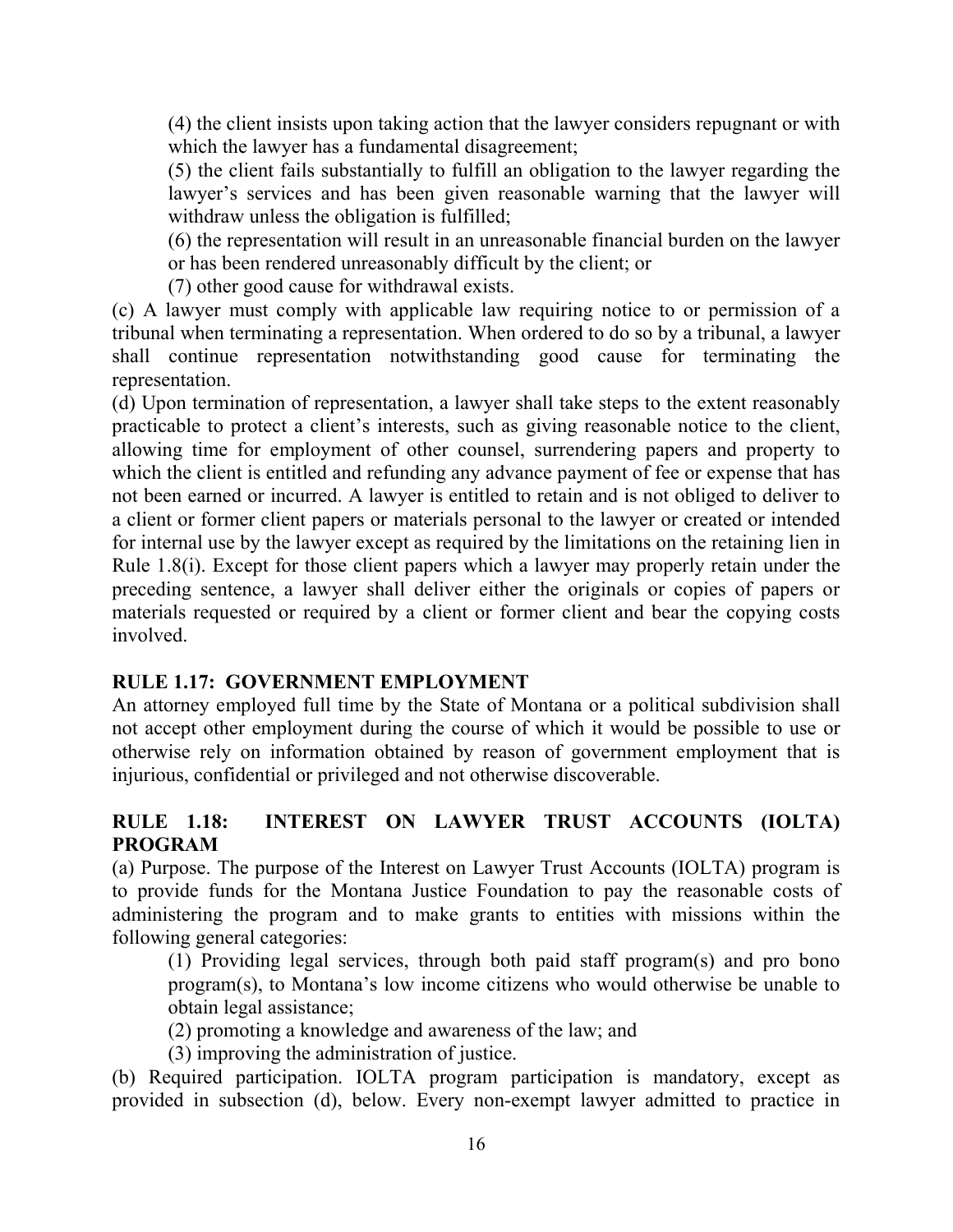Montana, and/or every law firm composed of any such lawyers, which receives client funds, shall establish and maintain an interest-bearing trust account for pooled client funds, termed an "IOLTA Trust Account." Each lawyer/firm shall also establish separate interest-bearing trust accounts for individual clients, termed "Client Trust Accounts," when appropriate pursuant to this Rule.

(c) Administration.

(1) Deposits of clients' funds.

(A) All client funds paid to a lawyer/firm, including advances for costs and expenses, shall be deposited and maintained in one or more identifiable interest-bearing trust accounts (Trust Accounts) in the State of Montana. No funds belonging to the lawyer/firm shall be deposited into a Trust Account except:

(i) funds reasonably sufficient to pay account charges not offset by interest;

(ii) an amount to meet a minimum balance requirement for the waiver of service charges; and/or

(iii) funds belonging in part to a client and in part presently or potentially to the lawyer/firm, but the portion belonging to the lawyer/firm shall be withdrawn when due unless the right of the lawyer/firm to such funds is disputed by the client, in which event the disputed portion shall remain in the account until the dispute is resolved.

(B) The lawyer/firm shall comply with all Rules relating to preserving the identity of clients' funds and property.

(C) Every Trust Account shall be established with a federally-insured and state or federally regulated financial institution authorized by federal or state law to do business in Montana. Funds in each Trust Account shall be subject to immediate withdrawal.

(D) The interest rate payable on a Trust Account shall not be less than the rate paid to non-lawyer depositors. Higher rates offered for deposits meeting certain criteria, such as certificates of deposit, may be obtained on Trust Account funds if immediate withdrawal is available.

(E) Every Trust Account shall bear the name of the lawyer/firm and be clearly designated as either an IOLTA Trust Account or a Client Trust Account established under this Rule.

(2) IOLTA Trust Accounts. Every IOLTA Trust Account shall comply with the following provisions:

(A) The lawyer/firm shall maintain all client funds that are either nominal in amount or to be held for a short period of time in an IOLTA Trust Account.

(B) No client may elect whether his/her funds should be deposited in an IOLTA Trust Account, receive interest or dividends earned on funds in an IOLTA Trust Account, or compel a lawyer/firm to invest funds that are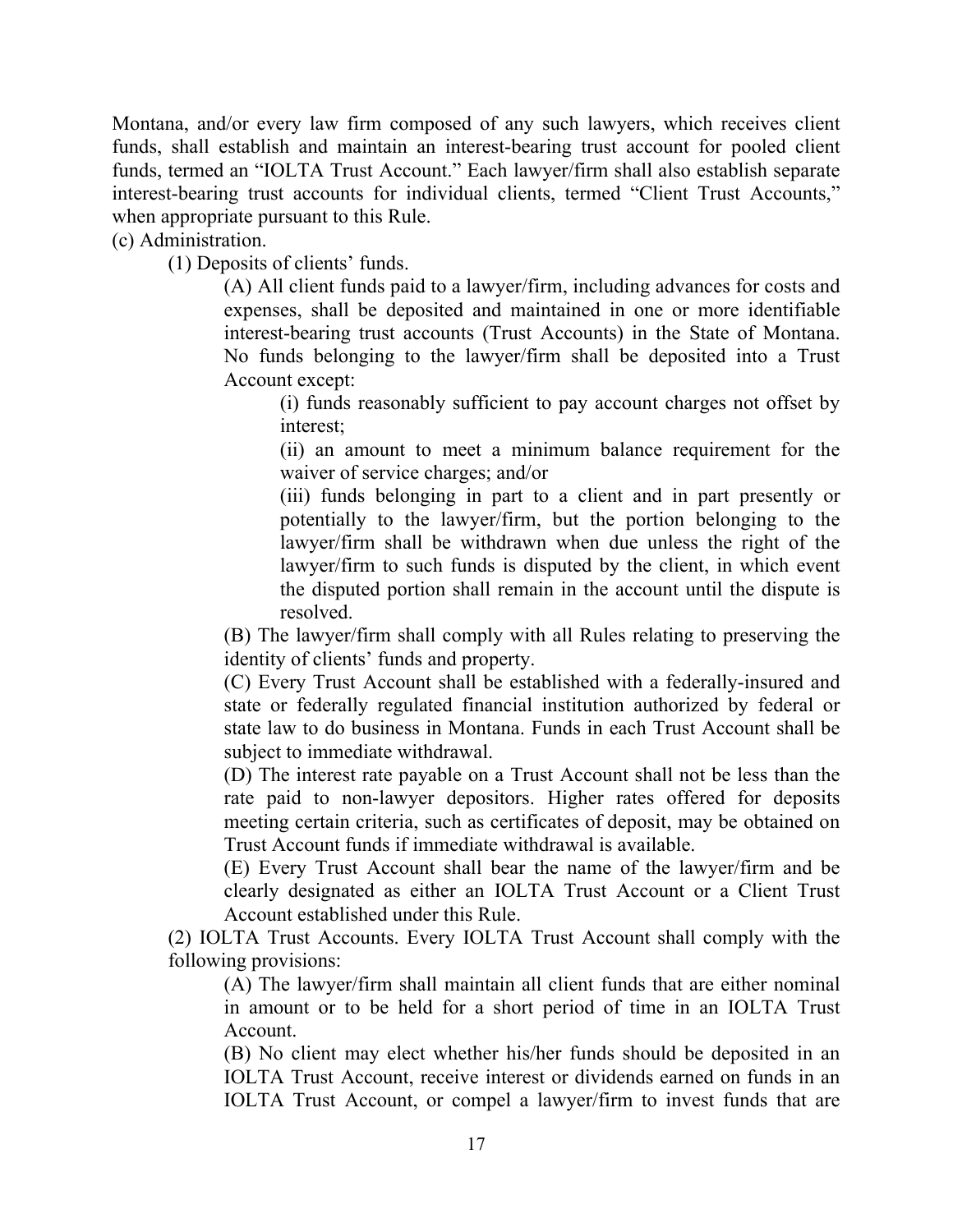nominal in amount or to be held for a short period of time in a Client Trust Account.

(C) The determination of whether a client's funds are nominal in amount or to be held for a short period of time rests solely in the sound judgment of each lawyer/firm. No charge of professional misconduct or ethical impropriety shall result from a lawyer's exercise of good faith judgment in that regard.

(D) To determine if a client's funds should be deposited in an IOLTA Trust Account, a lawyer/firm may be guided by considering:

(i) the amount of interest the funds would earn during the period they are expected to be deposited;

(ii) the costs of establishing and administering the account, including the lawyer's/firm's fees, accounting fees and tax reporting requirements;

(iii) the amount of funds involved, the period of time they are expected to be held and the financial institution's minimum balance requirements and service charges;

(iv) the financial institution's ability to calculate and pay interest to individual clients; and

(v) the likelihood of delay in the relevant transaction or proceeding.

(E) The lawyer/firm shall require the financial institution in which the IOLTA Trust Account is established to:

(i) remit to the Montana Justice Foundation, at least quarterly, all interest or dividends on the average monthly balance in the IOLTA Trust Account, or as otherwise computed according to the institution's standard accounting practices, less reasonable service fees, if any;

(ii) with each remittance, provide the Montana Justice Foundation and the lawyer/firm with a statement showing for which lawyer/firm the remittance is sent, the period covered, the rate of interest applied, the total amount of interest earned, any service fees assessed against the account and the net amount of interest remitted;

(iii) charge no fees against an IOLTA Trust Account greater than fees charged to non-lawyer depositors for similar accounts, or which are otherwise unreasonable; and

(iv) collect no fees from the principal deposited in the IOLTA Trust Account.

(F) Annually the Montana Justice Foundation shall make available a list of all financial institutions offering IOLTA accounts and meeting this Rule's IOLTA depository qualifying requirements. Lawyers/firms shall be entitled to rely on the most recently published list for purposes of IOLTA Rule compliance. The Montana Justice Foundation shall pay all service charges incurred in operating an IOLTA Trust Account from IOLTA funds, to the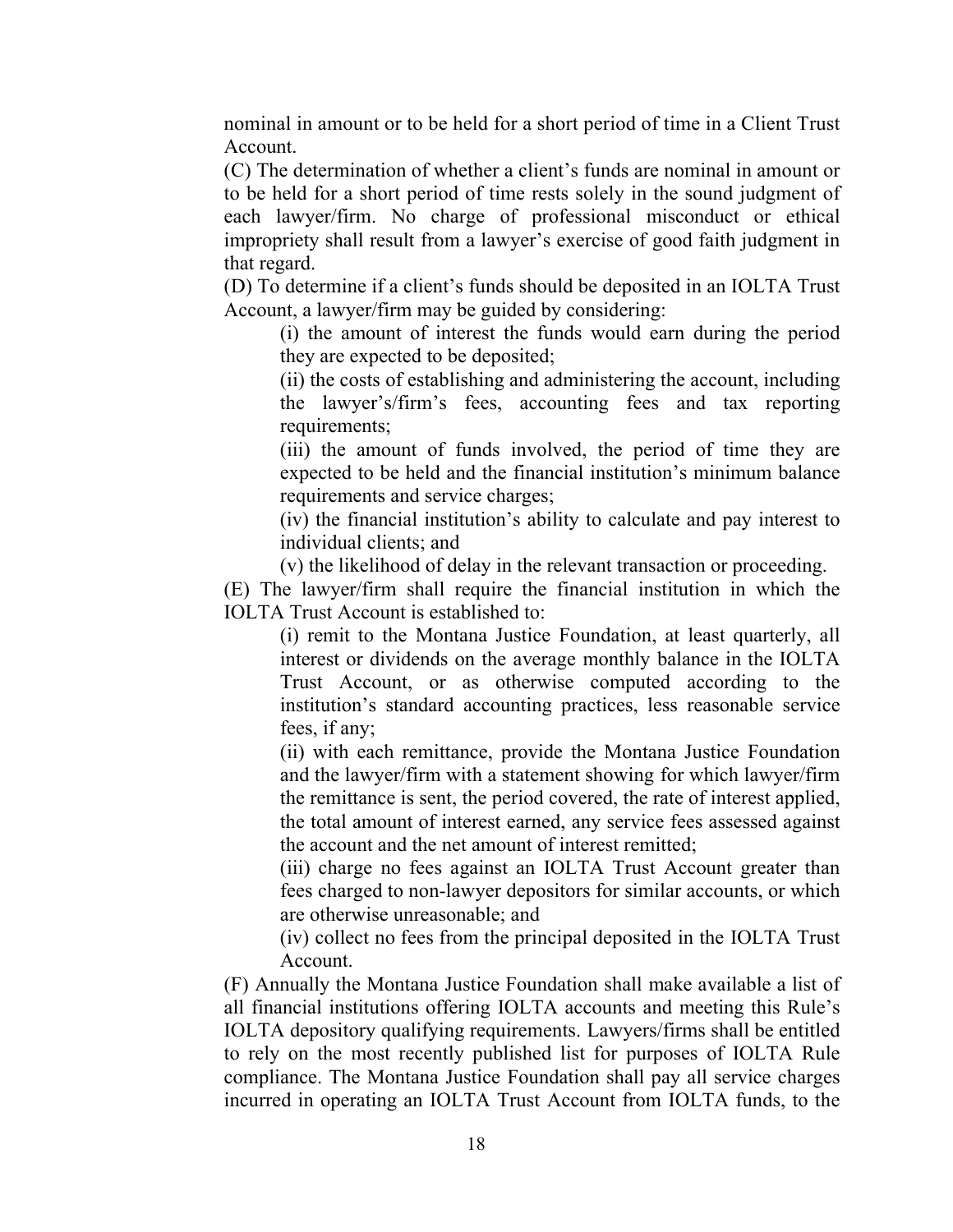extent the charges exceed those incurred in operating non-interest-bearing checking accounts at the same financial institution.

(G) Confidentiality. The Montana Justice Foundation shall protect the confidentiality of information regarding Trust Accounts pursuant to this Rule.

(3) Non-IOLTA client Trust Accounts. All client funds shall be deposited in an IOLTA Trust Account, unless they are deposited in a separate interest-bearing account for a particular client's matter with the net interest paid to the client. Such interest must be held in trust as the property of the client as provided in this Rule for the principal funds of the client.

(d) A lawyer/firm is exempt from this Rule's requirements if:

(1) the nature of their practice is such that no client funds are ever received requiring a Trust Account;

(2) the lawyer practices law in another jurisdiction and not in Montana;

(3) the lawyer is a full-time judge, or government, military or inactive lawyer; or

(4) the Montana Justice Foundation's Board of Directors, on its own motion, exempts the lawyer/firm from participation in the program for a period of no more than two years when:

(A) service charges on the lawyer's/firm's Trust Account equal or exceed any interest generated; or

(B) no financial institution in the county where the lawyer/firm does business will accept IOLTA accounts.

(e) Lawyer filings and records.

(1) Filings. Each lawyer/firm shall file an annual certificate of compliance with or exemption from this Rule with the Montana Justice Foundation. The certification must include the name of the lawyer/firm listed on the account, the account number, and the financial institution name and address. The certification may be made in conjunction with the annual dues billing process. Failure to provide the certification may result in suspension from the practice of law in this state until the lawyer complies with the requirements of this Rule.

(2) Records. Lawyer trust accounts shall be maintained as prescribed by the Montana Supreme Court in the "Trust Account Maintenance and Audit Requirements" (adopted February 27, 1989).

(f) Implementation. Implementation will be effected through this Rule and the Rules of the State Bar of Montana, all as amended and approved by the Montana Supreme Court.

#### **RULE 1.19: SALE OF LAW PRACTICE**

A lawyer or a law firm may sell or purchase a law practice, including good will, if the following conditions are satisfied:

(a) The seller ceases to engage in the private practice of law in the geographic area in which the practice has been conducted.

(b) The entire practice is sold to one or more lawyers or law firms.

(c) Actual written notice is given to each of the seller's clients regarding: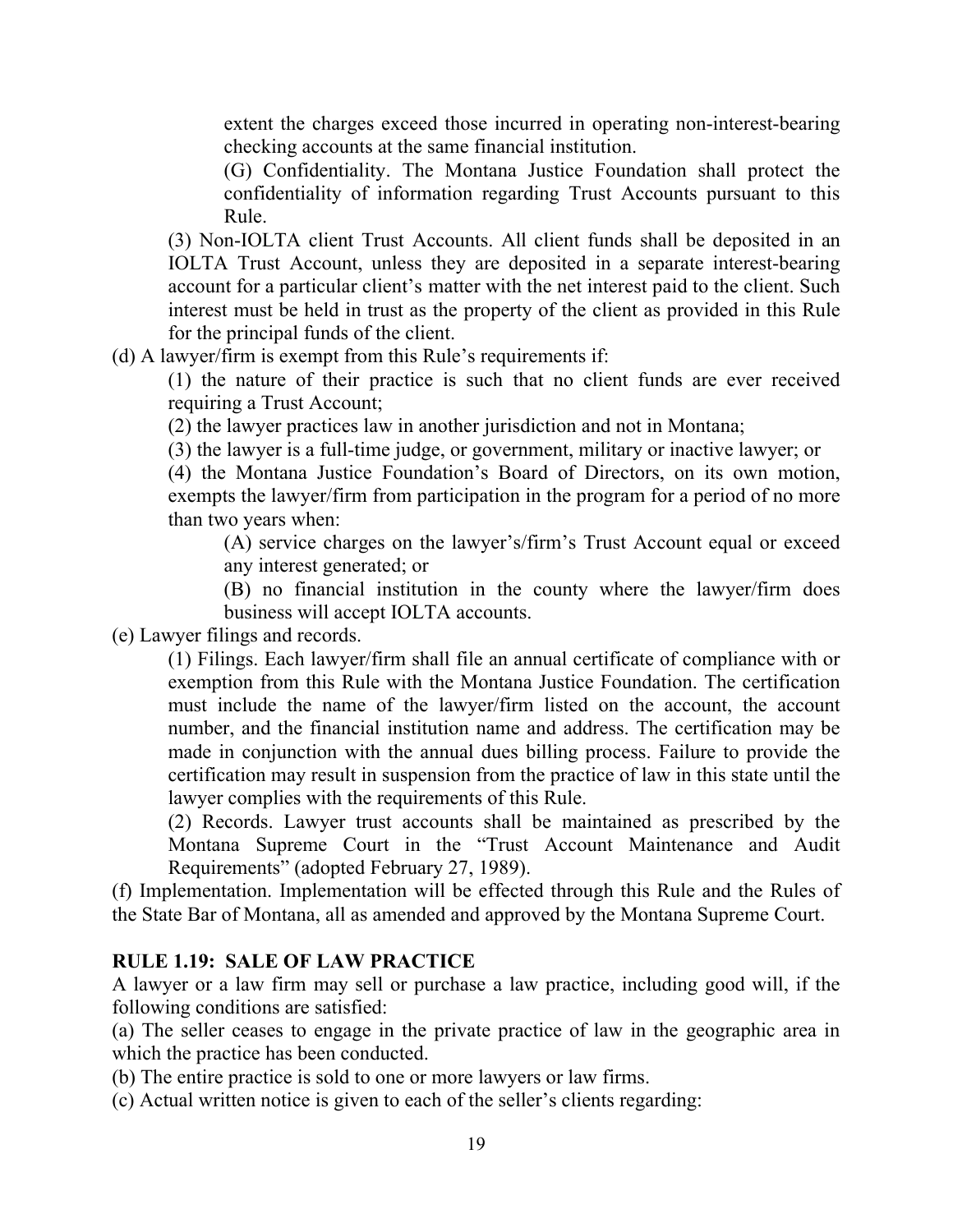(1) the proposed sale;

(2) the client's right to retain other counsel or to take possession of the file; and

(3) the fact that the client's consent to the sale will be presumed if the client does not take any action or does not otherwise object within ninety (90) days of receipt of the notice.

If a client cannot be given notice, the representation of that client may be transferred to the purchaser only upon entry of an order so authorizing by a court having jurisdiction. The seller may disclose to the court in camera information relating to the representation only to the extent necessary to obtain an order authorizing the transfer of a file.

(d) The fees charged clients shall not be increased by reason of the sale.

### **RULE 1.20: DUTIES TO PROSPECTIVE CLIENTS**

(a) A person who consults with or has had consultations with a lawyer about the possibility of forming a client-lawyer relationship with respect to a matter is a prospective client.

(b) Even when no client-lawyer relationship ensues, a lawyer who has had consultations with a prospective client shall not use or reveal information learned in the consultation(s), except as Rule 1.9 would permit with respect to information of a former client.

(c) A lawyer subject to paragraph (b) shall not represent a client with interests materially adverse to those of a prospective client in the same or a substantially related matter if the lawyer received information from the prospective client that could be significantly harmful to that person in the matter, except as provided in paragraph (d). If a lawyer is disqualified from representation under this paragraph, no lawyer in a firm with which that lawyer is associated may knowingly undertake or continue representation in such a matter, except as provided in paragraph (d).

(d) Representation is permissible if both the affected client and the prospective client have given informed consent, confirmed in writing, or:

(1) the disqualified lawyer is timely screened from any participation in the matter and is apportioned no part of the fee therefrom; and

(2) written notice is promptly given to the prospective client.

# **COUNSELOR**

#### **RULE 2.1: ADVISOR**

In representing a client, a lawyer shall exercise independent professional judgment and render candid advice. In rendering advice, a lawyer may refer not only to law but to other considerations such as moral, economic, social and political factors that may be relevant to the client's situation.

#### **RULE 2.2: EVALUATION FOR USE BY THIRD PERSONS**

(a) A lawyer may provide an evaluation of a matter affecting a client for the use of someone other than the client if the lawyer reasonably believes that making the evaluation is compatible with other aspects of the lawyer's relationship with the client.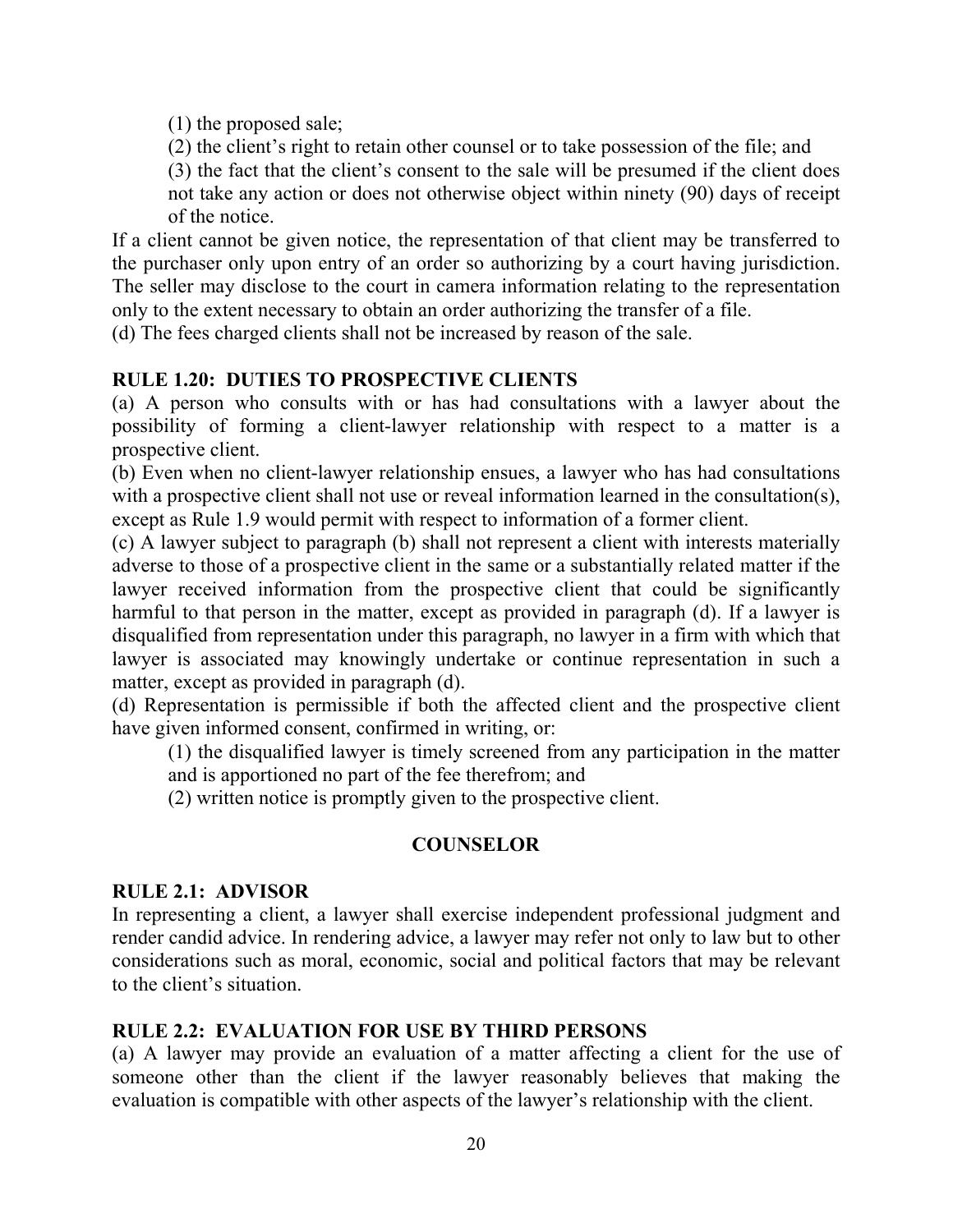(b) When the lawyer knows or reasonably should know that the evaluation is likely to affect the client's interests materially and adversely, the lawyer shall not provide the evaluation unless the client gives informed consent.

(c) Except as disclosure is authorized in connection with a report of an evaluation, information relating to the evaluation is otherwise protected by Rule 1.6.

# **RULE 2.3: LAWYERS SERVING AS THIRD-PARTY NEUTRAL**

(a) A lawyer serves as a third-party neutral when the lawyer assists two or more persons who are not clients of the lawyer to reach a resolution of a dispute or other matter that has arisen between them. Service as a third-party neutral may include service as an arbitrator, settlement master, mediator or in such other capacity as will enable the lawyer to assist the parties to resolve the matter.

(b) A lawyer serving as a third-party neutral shall inform all parties that the lawyer is not representing them. The lawyer shall explain the difference between the lawyer's role as a third-party neutral and a lawyer's role as one who represents a client.

#### **ADVOCATE**

#### **RULE 3.1: MERITORIOUS CLAIMS AND CONTENTIONS**

(a) A lawyer shall not bring or defend a proceeding, or assert or controvert an issue therein:

(1) without having first determined through diligent investigation that there is a bona fide basis in law and fact for the position to be advocated;

(2) for the purpose of harassment, delay, advancement of a nonmeritorious claim or solely to gain leverage; or

(3) to extend, modify or reverse existing law unless a bona fide basis in law and fact exists for advocating doing so.

(b) A lawyer for the defendant in a criminal proceeding, or the respondent in a proceeding that could result in incarceration, may nevertheless so defend the proceeding as to require that every element of the case be established.

#### **RULE 3.2: EXPEDITING LITIGATION**

A lawyer shall make reasonable efforts to expedite litigation consistent with the interests of the client.

#### **RULE 3.3: CANDOR TOWARD THE TRIBUNAL**

(a) A lawyer shall not knowingly:

(1) make a false statement of fact or law to a tribunal or fail to correct a false statement of material fact or law previously made to the tribunal by the lawyer;

(2) fail to disclose to the tribunal legal authority in the controlling jurisdiction known to the lawyer to be directly adverse to the position of the client and not disclosed by opposing counsel; or

(3) offer evidence that the lawyer knows to be false. If a lawyer, the lawyer's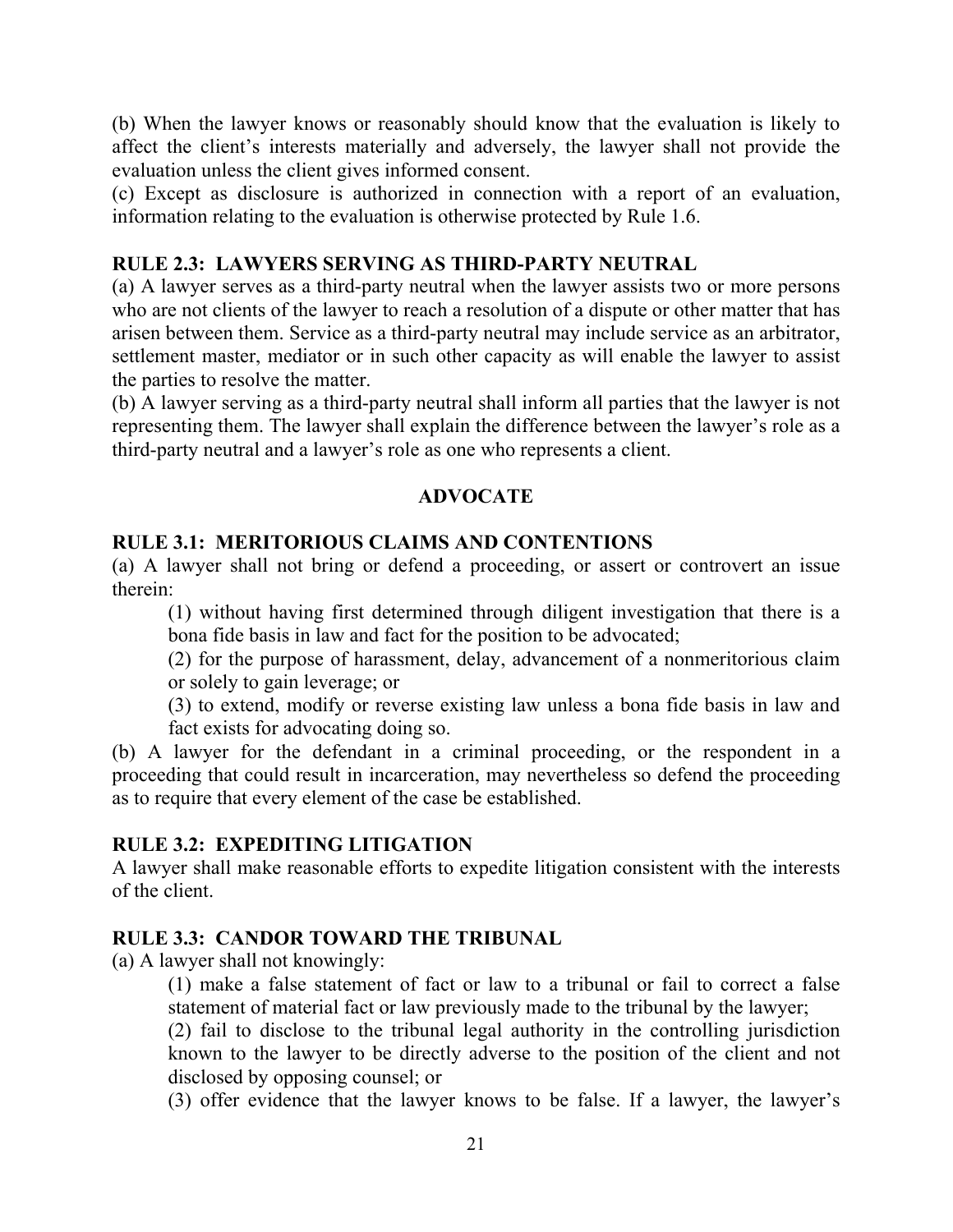client, or a witness called by the lawyer has offered material evidence and the lawyer comes to know of its falsity, the lawyer shall take reasonable remedial measures, including, if necessary, disclosure to the tribunal. A lawyer may refuse to offer evidence, other than the testimony of a defendant in a criminal matter, that the lawyer reasonably believes is false.

(b) A lawyer who represents a client in an adjudicative proceeding and who knows that a person intends to engage, is engaging or has engaged in criminal or fraudulent conduct related to the proceeding shall take reasonable remedial measures, including, if necessary, disclosure to the tribunal.

(c) The duties stated in paragraphs (a) and (b) continue to the conclusion of the proceeding, and apply even if compliance requires disclosure of information otherwise protected by Rule 1.6.

(d) In an ex parte proceeding, a lawyer shall inform the tribunal of all material facts known to the lawyer that will enable the tribunal to make an informed decision, whether or not the facts are adverse.

# **RULE 3.4: FAIRNESS TO OPPOSING PARTY AND COUNSEL**

A lawyer shall not:

(a) unlawfully obstruct another party's access to evidence, unlawfully alter, destroy or conceal a document or other material having potential evidentiary value, or counsel or assist another person to do any such act;

(b) falsify evidence, counsel or assist a witness to testify falsely, or offer an inducement to a witness that is prohibited by law;

(c) knowingly disobey an obligation under the rules of a tribunal except for an open refusal based on an assertion that no valid obligation exists;

(d) in pretrial procedure, make a frivolous discovery request or fail to make reasonably diligent effort to comply with a legally proper discovery request by an opposing party;

(e) in trial, allude to any matter that the lawyer does not reasonably believe is relevant or that will not be supported by admissible evidence, assert personal knowledge of facts in issue except when testifying as a witness, or state a personal opinion as to the justness of a cause, the credibility of a witness, the culpability of a civil litigant or the guilt or innocence of an accused; or

(f) request a person other than a client to refrain from voluntarily giving relevant information to another party unless:

(1) the person is a relative or an employee or other agent of a client; and

(2) the lawyer reasonably believes that the person's interests will not be adversely affected by refraining from giving such information.

# **RULE 3.5: IMPARTIALITY AND DECORUM OF THE TRIBUNAL**

A lawyer shall not:

(a) seek to influence a judge, juror, prospective juror or other official by means prohibited by law;

(b) communicate ex parte with such a person except as permitted by law; or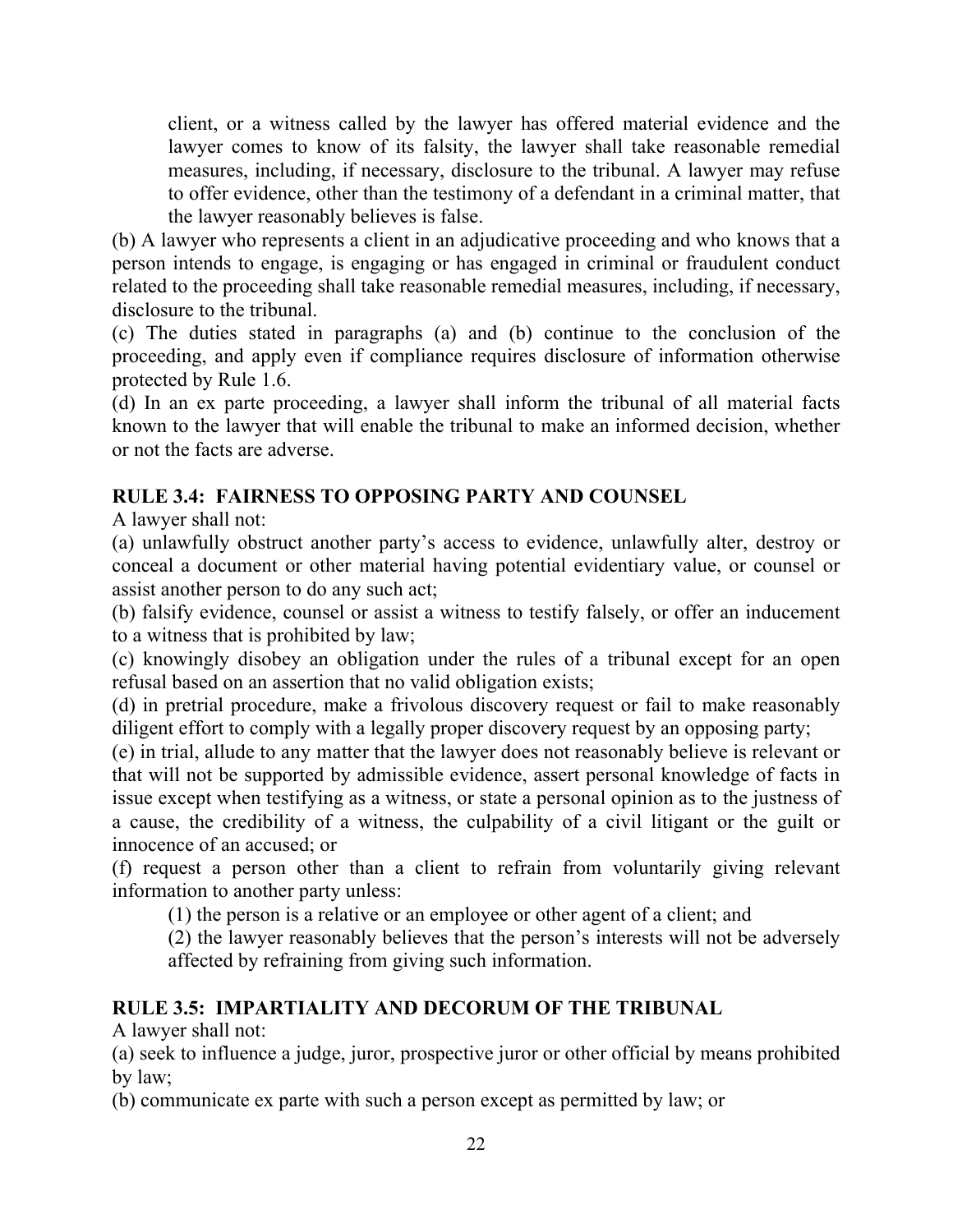(c) engage in conduct intended to disrupt a tribunal.

# **RULE 3.6: TRIAL PUBLICITY**

(a) A lawyer who is participating or has participated in the investigation or litigation of a matter shall not make an extrajudicial statement that the lawyer knows or reasonably should know will be disseminated by means of public communication and will have a substantial likelihood of materially prejudicing an adjudicative proceeding in the matter. (b) Notwithstanding paragraph (a), a lawyer may state:

(1) the claim, offense or defense involved and, except when prohibited by law, the identity of the persons involved;

(2) information contained in a public record;

(3) that an investigation of a matter is in progress;

(4) the scheduling or result of any step in litigation;

(5) a request for assistance in obtaining evidence and information necessary thereto;

(6) a warning of danger concerning the behavior of a person involved, when there is reason to believe that there exists the likelihood of substantial harm to an individual or to the public interest; and

(7) in a criminal case, in addition to subparagraphs (1) through (6):

(i) the identity, residence, occupation and family status of the accused;

(ii) if the accused has not been apprehended, information necessary to aid in apprehension of that person;

(iii) the fact, time and place of arrest; and

(iv) the identity of investigating and arresting officers or agencies and the length of the investigation.

(c) Notwithstanding paragraph (a), a lawyer may make a statement that a reasonable lawyer would believe is required to protect a client from the substantial undue prejudicial effect of recent publicity not initiated by the lawyer or the lawyer's client. A statement made pursuant to this paragraph shall be limited to such information as is necessary to mitigate the recent adverse publicity.

(d) No lawyer associated in a firm or government agency with a lawyer subject to paragraph (a) shall make a statement prohibited by paragraph (a).

# **RULE 3.7: LAWYER AS WITNESS**

(a) A lawyer shall not act as advocate at a trial in which the lawyer is likely to be a necessary witness unless:

(1) the testimony relates to an uncontested issue;

(2) the testimony relates to the nature and value of legal services rendered in the case; or

(3) disqualification of the lawyer would work substantial hardship on the client.

(b) A lawyer may act as advocate in a trial in which another lawyer in the lawyer's firm is likely to be called as a witness unless precluded from doing so by Rule 1.7 or Rule 1.9.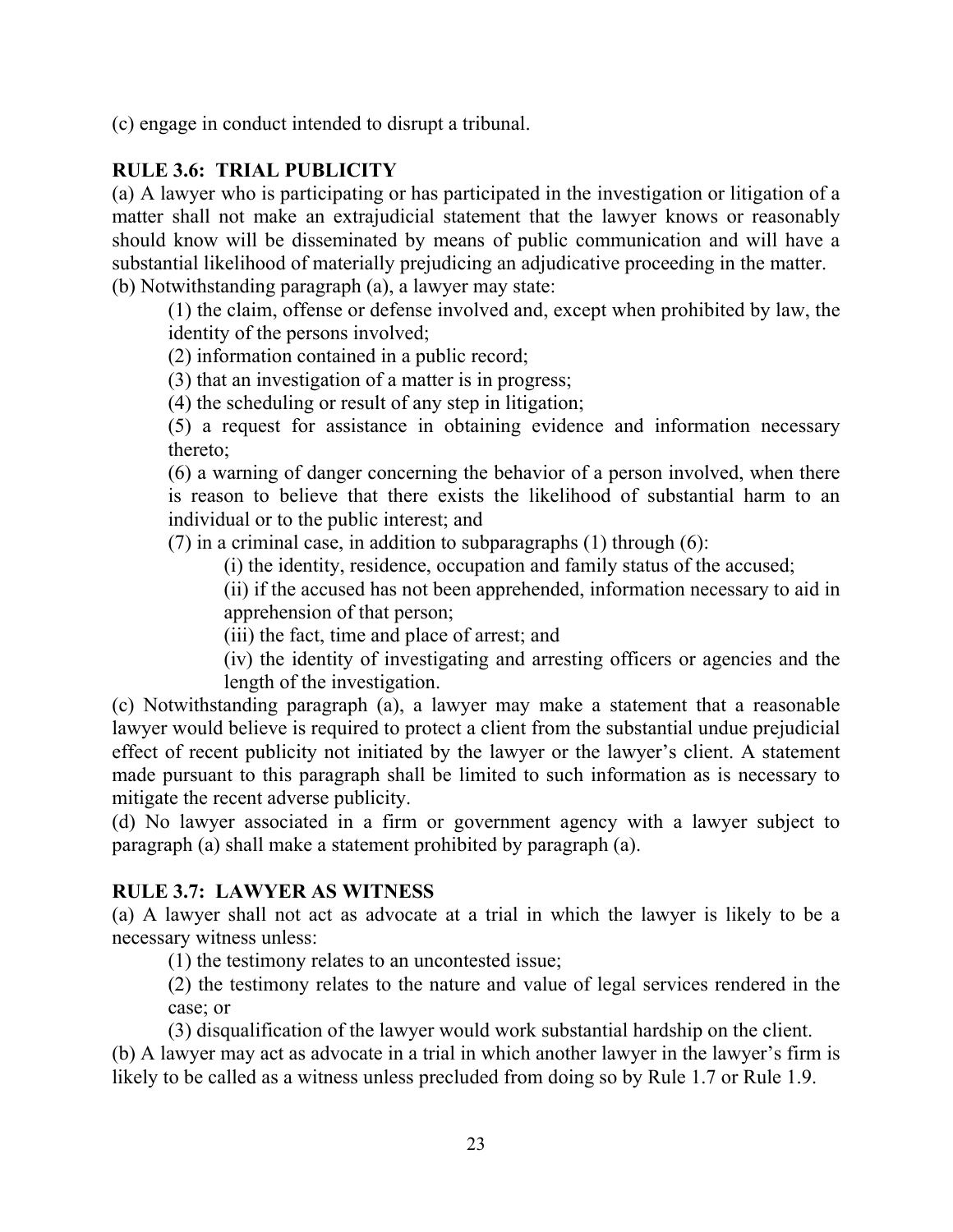#### **RULE 3.8: SPECIAL RESPONSIBILITIES OF A PROSECUTOR**

The prosecutor in a criminal case shall:

(a) refrain from prosecuting a charge that the prosecutor knows is not supported by probable cause;

(b) make reasonable efforts to assure that the accused has been advised of the right to, and the procedure for obtaining, counsel and has been given reasonable opportunity to obtain counsel;

(c) not seek to obtain from an unrepresented accused a waiver of important pretrial rights, such as the right to a preliminary hearing;

(d) make timely disclosure to the defense of all evidence or information known to the prosecutor that tends to negate the guilt of the accused or mitigates the offense, and, in connection with sentencing, disclose to the defense and to the tribunal all unprivileged mitigating information known to the prosecutor, except when the prosecutor is relieved of this responsibility by a protective order of the tribunal;

(e) not subpoena a lawyer in a grand jury or other criminal proceeding to present evidence about a past or present client unless the prosecutor reasonably believes:

(1) the information sought is not protected from disclosure by any applicable privilege;

(2) the evidence sought is essential to the successful completion of an ongoing investigation or prosecution; and

(3) there is no other feasible alternative to obtain the information;

(f) except for statements that are necessary to inform the public of the nature and extent of the prosecutor's action and that serve a legitimate law enforcement purpose, refrain from making extrajudicial comments that have a substantial likelihood of heightening public condemnation of the accused and exercise reasonable care to prevent investigators, law enforcement personnel, employees or other persons assisting or associated with the prosecutor in a criminal case from making an extrajudicial statement that the prosecutor would be prohibited from making under Rule 3.6 or this Rule consistent with the Confidential Criminal Justice Information Act.

#### **RULE 3.9: ADVOCATE IN NONADJUDICATIVE PROCEEDINGS**

A lawyer representing a client before a legislative body or administrative agency in a nonadjudicative proceeding shall disclose that the appearance is in a representative capacity and shall conform to the provisions of Rules 3.3(a) through (c), 3.4(a) through (c), and 3.5.

#### **OTHER THAN CLIENTS**

#### **RULE 4.1: TRUTHFULNESS IN STATEMENT TO OTHERS**

In the course of representing a client a lawyer shall not knowingly:

(a) make a false statement of material fact or law to a third person; or

(b) fail to disclose a material fact to a third person when disclosure is necessary to avoid assisting a criminal or fraudulent act by a client, unless disclosure is prohibited by Rule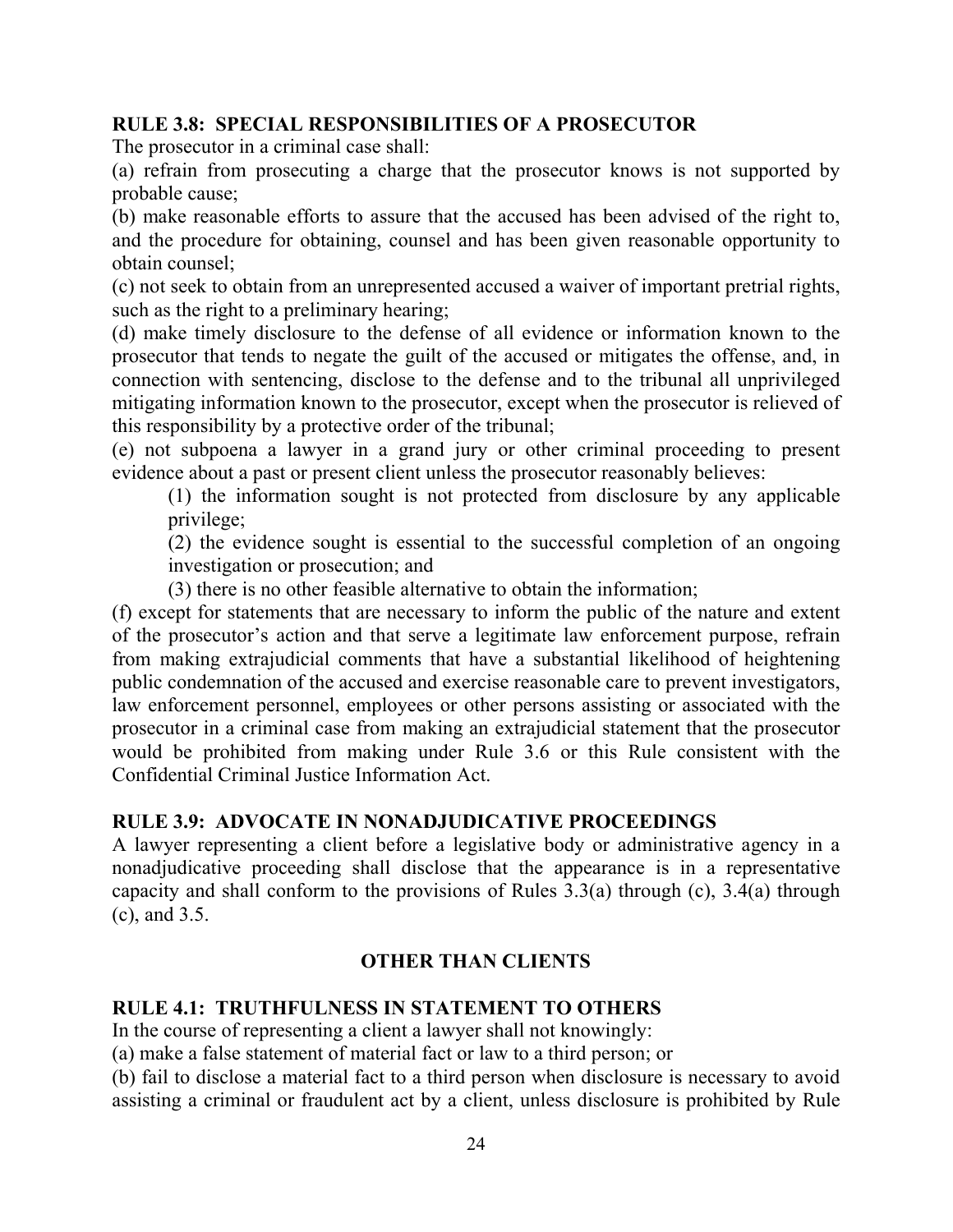### **RULE 4.2: COMMUNICATION WITH PERSON REPRESENTED BY COUNSEL**

(a) In representing a client, a lawyer shall not communicate about the subject of the representation with a person the lawyer knows to be represented by another lawyer in the matter, unless the lawyer has the consent of the other lawyer or is authorized to do so by law or a court order.

(b) An otherwise unrepresented person to whom limited representation is being provided or has been provided in accordance with Rule 1.2(c) is considered to be unrepresented for purposes of this Rule unless the opposing party or lawyer has been provided with a written notice of appearance under which, or a written notice of time period during which, he or she is to communicate only with the limited representation lawyer as to the subject matter within the limited scope of the representation.

### **RULE 4.3: DEALING WITH UNREPRESENTED PERSON**

(a) In dealing on behalf of a client with a person who is not represented by counsel, a lawyer shall not state or imply that the lawyer is disinterested. When the lawyer knows or reasonably should know that the unrepresented person misunderstands the lawyer's role in the matter, the lawyer shall make reasonable efforts to correct the misunderstanding. The lawyer shall not give legal advice to an unrepresented person, other than the advice to secure counsel, if the lawyer knows or reasonably should know that the interests of such a person are or have a reasonable possibility of being in conflict with the interests of the client.

(b) An otherwise unrepresented person to whom limited representation is being provided or has been provided in accordance with Rule 1.2(c) is considered to be unrepresented for purposes of this Rule unless the opposing party or lawyer has been provided with a written notice of appearance under which, or a written notice of time period during which, he or she is to communicate only with the limited representation lawyer as to the subject matter within the limited scope of the representation.

# **RULE 4.4: RESPECT FOR RIGHTS OF THIRD PERSONS**

(a) In representing a client, a lawyer shall not use means that have no substantial purpose other than to embarrass, delay or burden a third person, or use methods of obtaining evidence that violate the legal rights of such a person.

(b) A lawyer who receives a document or electronically stored information relating to the representation of the lawyer's client and knows or reasonably should know that the document or electronically stored information was inadvertently sent shall promptly notify the sender.

# **LAW FIRMS AND ASSOCIATIONS**

# **RULE 5.1: RESPONSIBILITIES OF PARTNERS, MANAGERS, AND**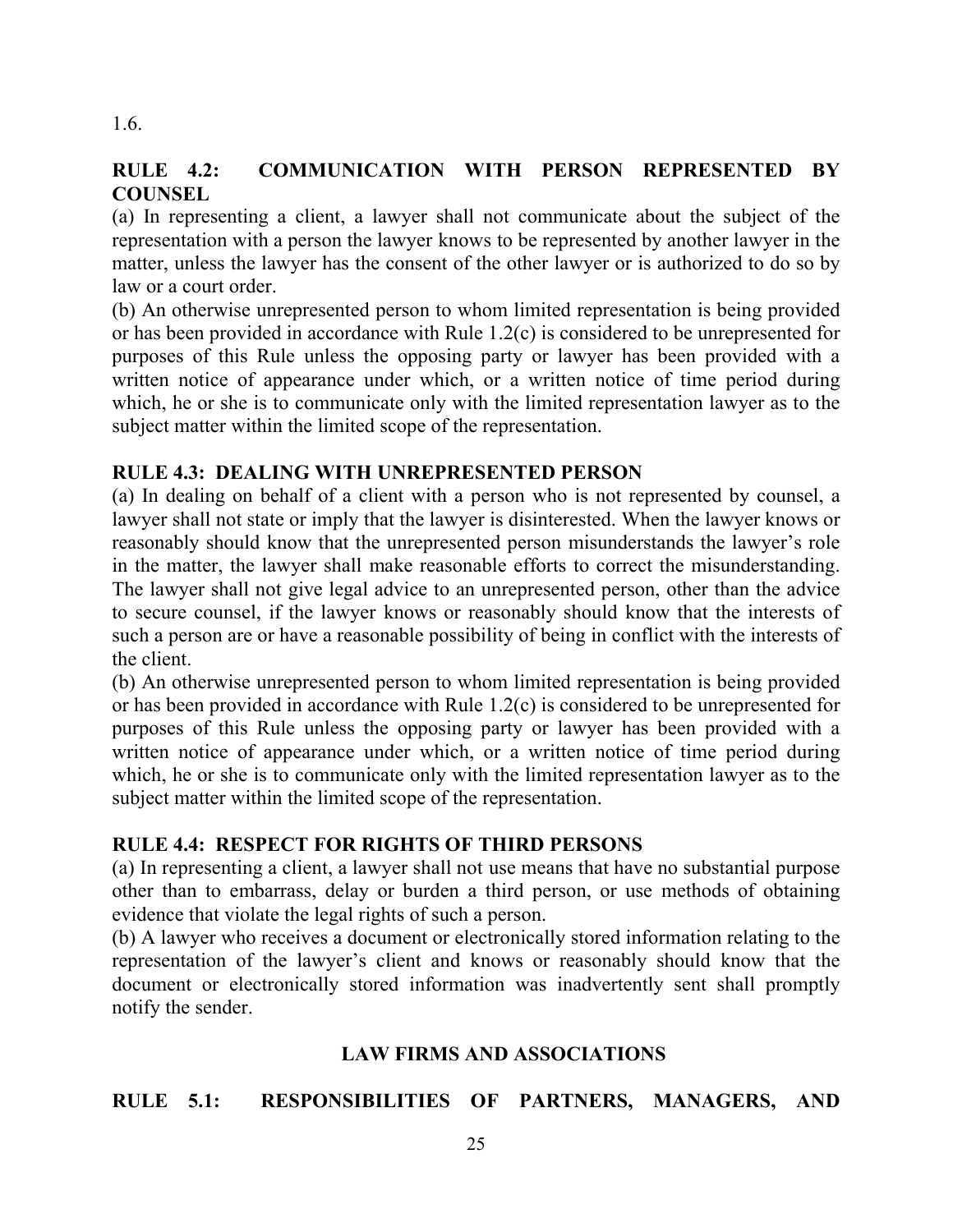#### **SUPERVISORY LAWYERS**

(a) A partner in a law firm, and a lawyer who individually or together with other lawyers possesses comparable managerial authority in a law firm, shall make reasonable efforts to ensure that the firm has in effect measures giving reasonable assurance that all lawyers in the firm conform to the Rules of Professional Conduct.

(b) A lawyer having direct supervisory authority over another lawyer shall make reasonable efforts to ensure that the other lawyer conforms to the Rules of Professional Conduct.

(c) A lawyer within a firm shall be responsible for another lawyer in the firm's violation of the Rules of Professional Conduct if:

(1) the lawyer orders or, with knowledge of the specific conduct, ratifies or ignores the conduct involved; or

(2) the lawyer is a partner or has comparable managerial authority in the law firm in which the other lawyer practices, or has direct supervisory authority over the other lawyer, and knows of the conduct at a time when its consequences can be avoided or mitigated but fails to take reasonable remedial action.

### **RULE 5.2: RESPONSIBILITIES OF A SUBORDINATE LAWYER**

(a) A lawyer is bound by the Rules of Professional Conduct notwithstanding that the lawyer acted at the direction of another person.

(b) A subordinate lawyer does not violate the Rules of Professional Conduct if the lawyer acts in accordance with the supervisory lawyer's reasonable resolution of an arguable question of professional duty.

#### **RULE 5.3: RESPONSIBILITIES REGARDING NONLAWYER ASSISTANTS**

With respect to a nonlawyer employed or retained by or associated with a lawyer:

(a) a partner, and a lawyer who individually or together with other lawyers possesses comparable managerial authority in a law firm, shall make reasonable efforts to ensure that the firm has in effect measures giving reasonable assurance that the person's conduct is compatible with the professional obligations of the lawyer;

(b) a lawyer having direct supervisory authority over the nonlawyer shall make reasonable efforts to ensure that the person's conduct is compatible with the professional obligations of the lawyer; and

(c) a lawyer shall be responsible for conduct of such a person that would be a violation of the Rules of Professional Conduct if engaged in by a lawyer if:

(1) the lawyer orders or, with the knowledge of the specific conduct, ratifies or ignores the conduct involved; or

(2) the lawyer is a partner or has comparable managerial authority in the law firm in which the person is employed, or has direct supervisory authority over the person, and knows of the conduct at a time when its consequences can be avoided or mitigated but fails to take reasonable remedial action.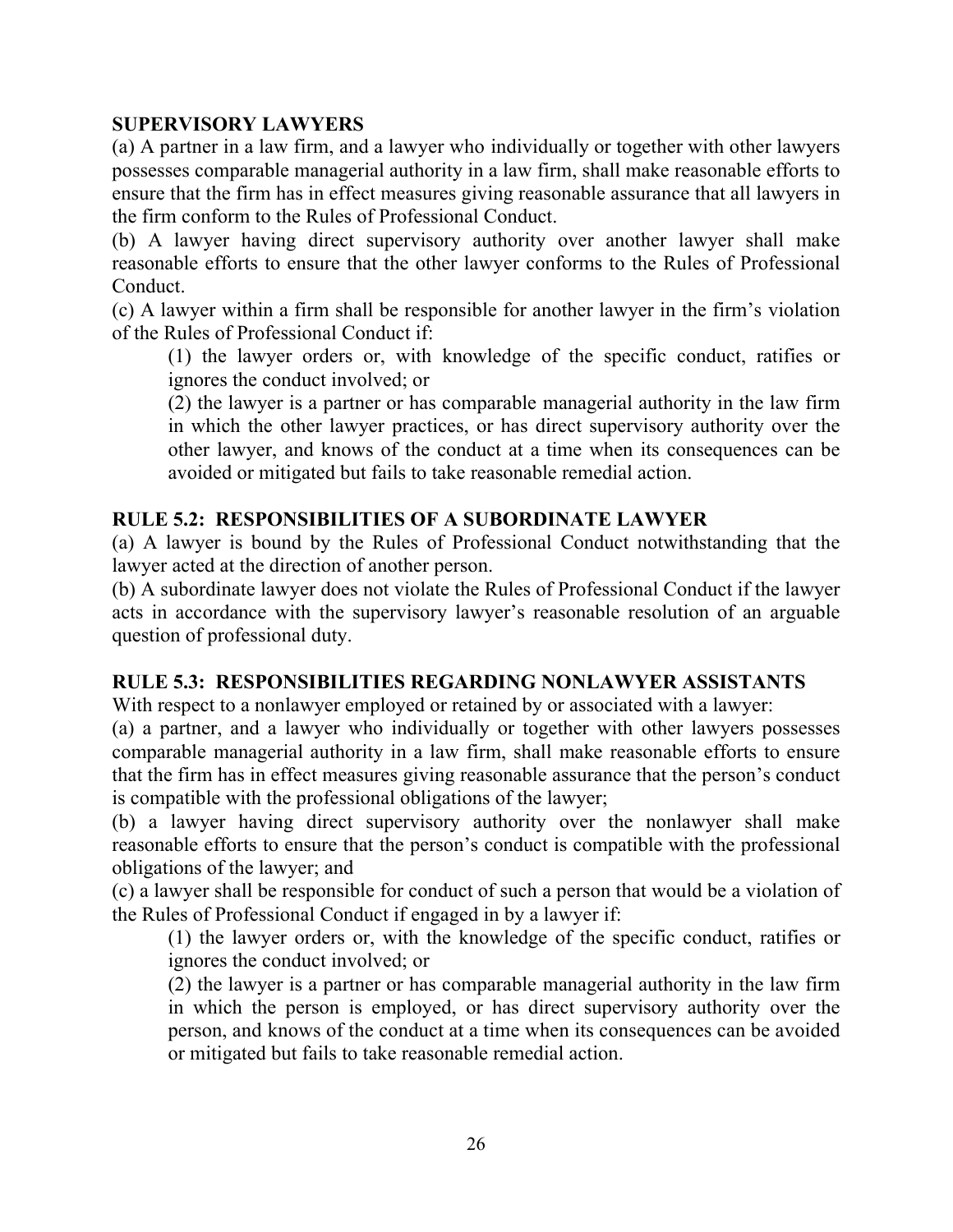### **RULE 5.4: PROFESSIONAL INDEPENDENCE OF A LAWYER**

(a) A lawyer or law firm shall not share legal fees with a nonlawyer, except that:

(1) an agreement by a lawyer with the lawyer's firm, partner or associate may provide for the payment of money, over a reasonable period of time after the lawyer's death, to the lawyer's estate or to one or more specified persons;

(2) a lawyer who purchases the practice of a deceased, disabled or disappeared lawyer may, pursuant to the provisions of Rule 1.19, pay to the estate or other representative of that lawyer the agreed-upon purchase price;

(3) a lawyer or law firm may include nonlawyer employees in a compensation or retirement plan, even though the plan is based in whole or in part on a profitsharing arrangement; and

(4) a lawyer may share court-awarded legal fees with a nonprofit organization that employed, retained or recommended employment of the lawyer in the matter.

(b) A lawyer shall not form a partnership with a nonlawyer if any of the activities of the partnership consist of the practice of law.

(c) A lawyer shall not permit a person who recommends, employs or pays the lawyer to render legal services for another to direct or regulate the lawyer's professional judgment in rendering such legal services.

(d) A lawyer shall not practice with or in the form of a professional corporation or association authorized to practice law for a profit, if:

(1) a nonlawyer owns any interest therein, except that a fiduciary representative of the estate of a lawyer may hold the stock or interest of the lawyer for a reasonable time during administration;

(2) a nonlawyer is a corporate director or officer thereof or occupies the position of similar responsibility in any form of association other than a corporation; or

(3) a nonlawyer has the right to direct or control the professional judgment of a lawyer.

#### **RULE 5.5: UNAUTHORIZED PRACTICE OF LAW**

(a) A lawyer shall not:

(1) practice law in a jurisdiction where doing so violates the regulation of the legal profession in that jurisdiction; or

(2) assist a person who is not a member of the bar in the performance of activity that constitutes the unauthorized practice of law.

(b) A lawyer admitted in another jurisdiction, and not disbarred or suspended from practice in any jurisdiction, may provide legal services in this state to the lawyer's employer or its organizational affiliates provided that those legal services are not services for which Montana requires pro hac vice admission and, when provided by a foreign lawyer and requiring advice on the law of this or another jurisdiction of the United States, such advice shall be based upon the advice of a lawyer who is duly licensed and authorized by the jurisdiction to provide such advice.

For purposes of this subsection, the foreign lawyer must be a member in good standing of a recognized legal profession in a foreign jurisdiction, the members of which are admitted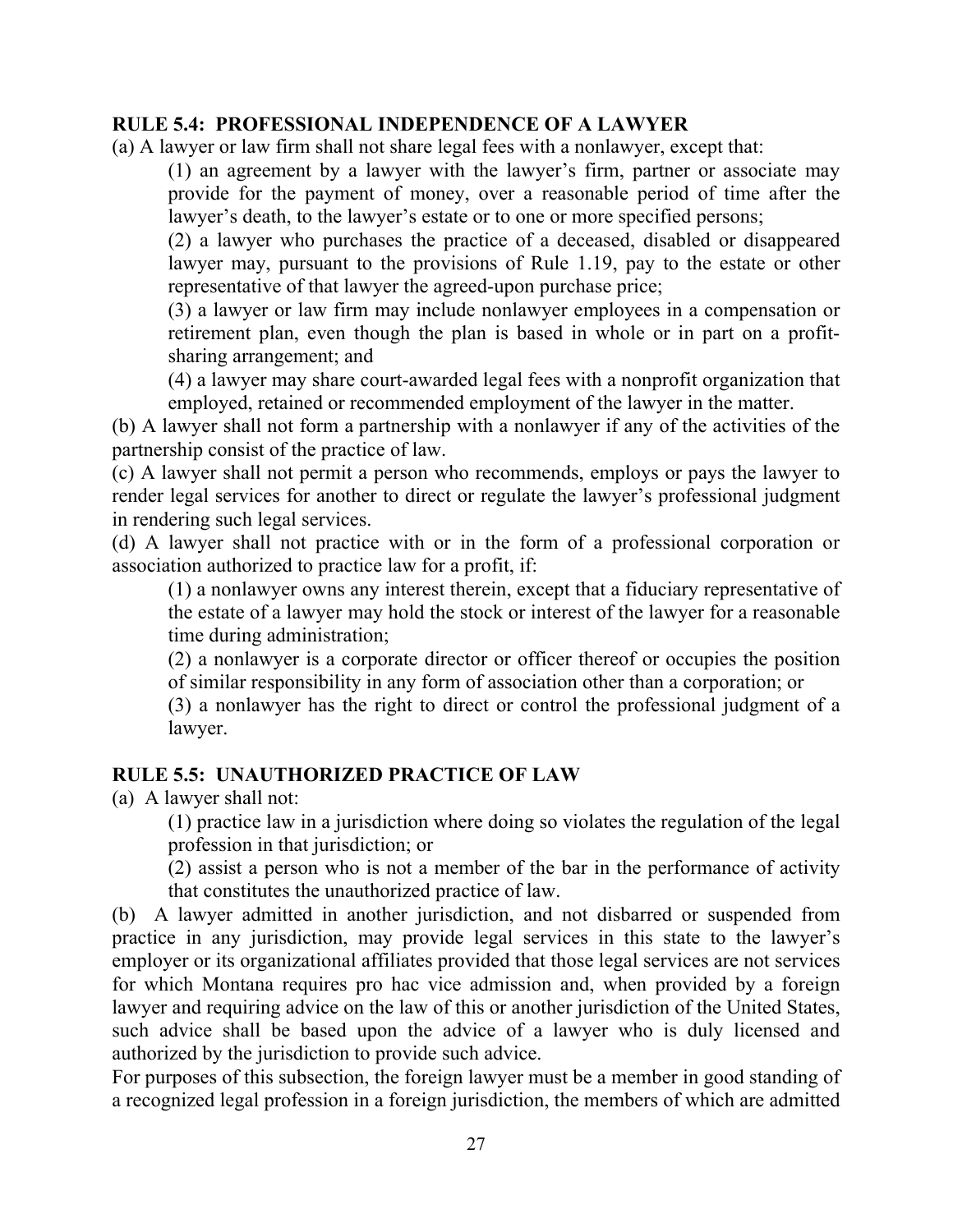to practice as lawyers or counselors at law or the equivalent, and are subject to effective regulation and discipline by a duly constituted professional body or a public authority.

### **RULE 5.6: RESTRICTIONS ON RIGHT TO PRACTICE**

A lawyer shall not participate in offering or making:

(a) a partnership, shareholders, operating, employment, or other similar type of agreement that restricts the right of a lawyer to practice after termination of the relationship, except an agreement concerning benefits upon retirement; or

(b) an agreement in which a restriction on the lawyer's right to practice is part of the settlement of a client controversy.

#### **PUBLIC SERVICE**

### **RULE 6.1: PRO BONO PUBLICO SERVICE**

Every lawyer has a professional responsibility to provide legal services to those unable to pay. A lawyer should render at least fifty (50) hours of pro bono publico legal services per year. In fulfilling this responsibility, the lawyer should:

(a) provide a substantial majority of the fifty (50) hours of legal services without fee or expectation of fee to:

(1) persons of limited means; or

(2) charitable, religious, civic, community, governmental and educational organizations in matters that are designed primarily to address the needs of persons of limited means; and

(b) provide additional services through:

(1) delivery of legal services at no fee or substantially reduced fee to individuals, groups or organizations seeking to secure or protect civil rights, civil liberties or public rights, or charitable, religious, civic, community, governmental and educational organizations in matters in furtherance of their organizational purposes, where the payment of standard legal fees would significantly deplete the organization's economic resources or would be otherwise inappropriate;

(2) delivery of legal services at a substantially reduced fee to persons of limited means; or

(3) participation in activities for improving the law, the legal system or the legal profession.

In addition, a lawyer should voluntarily contribute financial support to organizations that provide legal services to persons of limited means.

#### **RULE 6.2: ACCEPTING APPOINTMENTS**

A lawyer shall not seek to avoid appointment by a tribunal to represent a person except for good cause, such as:

(a) representing the client is likely to result in violation of the Rules of Professional Conduct or other law;

(b) representing the client is likely to result in an unreasonable financial burden on the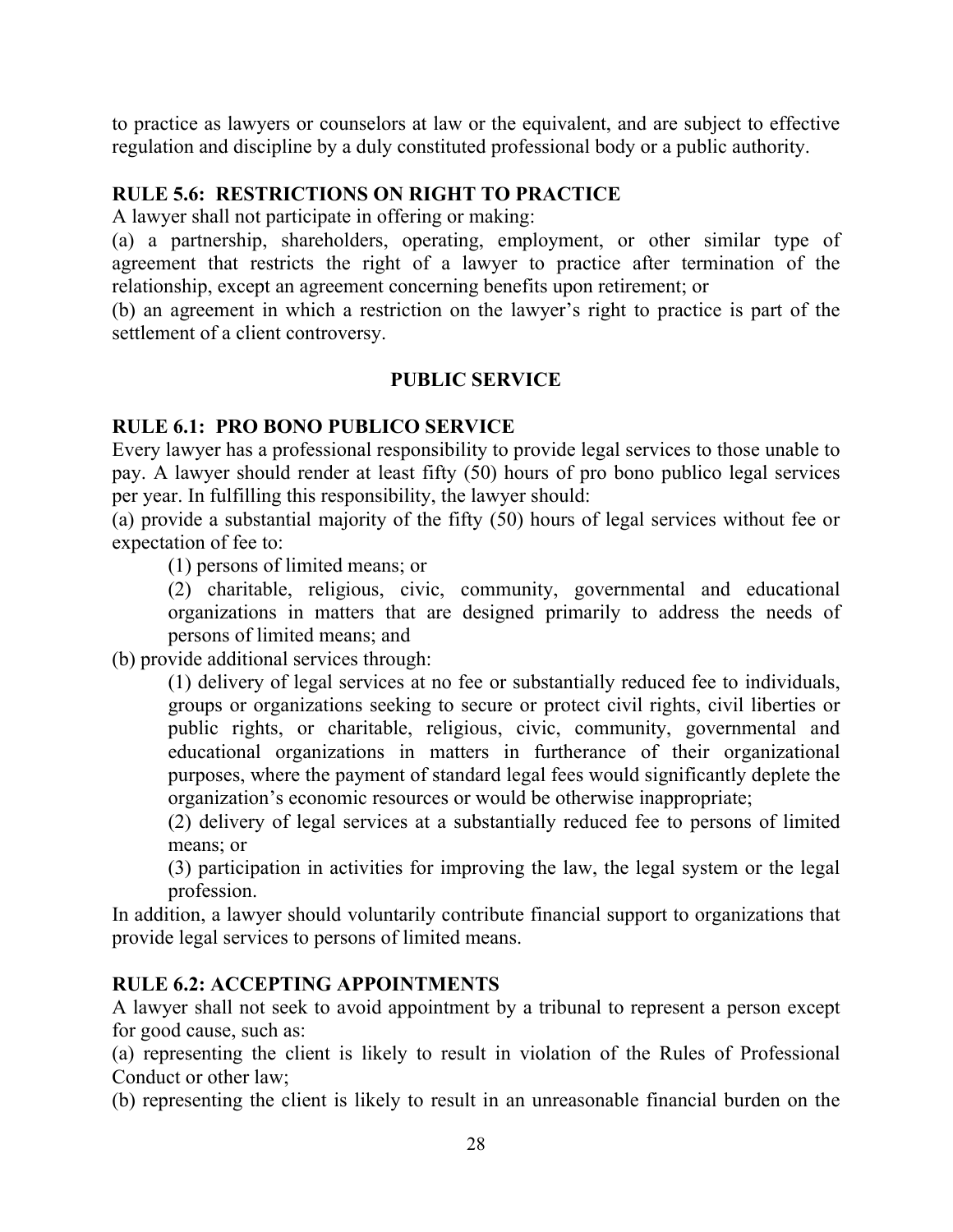lawyer; or

(c) the client or the cause is so repugnant to the lawyer as to be likely to impair the clientlawyer relationship or the lawyer's ability to represent the client.

### **RULE 6.3: MEMBERSHIP IN LEGAL SERVICES ORGANIZATION**

A lawyer may serve as a director, officer or member of a legal services organization, apart from the law firm in which the lawyer practices, notwithstanding that the organization serves persons having interests adverse to a client of the lawyer. The lawyer shall not knowingly participate in a decision or action of the organization:

(a) if participating in the decision would be incompatible with the lawyer's obligations to a client under Rule 1.7; or

(b) where the decision could have a material adverse effect on the representation of a client of the organization whose interests are adverse to a client of the lawyer.

# **RULE 6.4: LAW REFORM ACTIVITIES AFFECTING CLIENT INTERESTS**

A lawyer may serve as a director, officer or member of an organization involved in reform of the law or its administration notwithstanding that the reform may affect the interests of a client of the lawyer. When the lawyer knows that the interests of a client may be materially benefitted by a decision in which the lawyer participates, the lawyer shall disclose that fact but need not identify the client.

# **RULE 6.5: NONPROFIT AND COURT-ANNEXED LIMITED LEGAL SERVICES PROGRAMS**

(a) A lawyer who, under the auspices of a program sponsored by a nonprofit organization or court, provides short-term limited legal services to a client without expectation by either the lawyer or the client that the lawyer will provide continuing representation in the matter:

(1) is subject to Rules 1.7 and 1.9(a) only if the lawyer knows that the representation of the client involves a conflict of interest; and

(2) is subject to Rule 1.10 only if the lawyer knows that another lawyer associated with the lawyer in a law firm is disqualified by Rule 1.7 or 1.9(a) with respect to the matter.

(b) Except as provided in paragraph (a)(2), Rule 1.10 is inapplicable to a representation governed by this Rule.

# **INFORMATION ABOUT LEGAL SERVICES**

# **RULE 7.1: COMMUNICATIONS CONCERNING A LAWYER'S SERVICES**

A lawyer shall not make a false or misleading communication about the lawyer or the lawyer's services. A communication is false if it contains a material misrepresentation of fact or law. A misleading communication includes, but is not limited to those that: (a) omits a fact as a result of which the statement considered as a whole is materially misleading;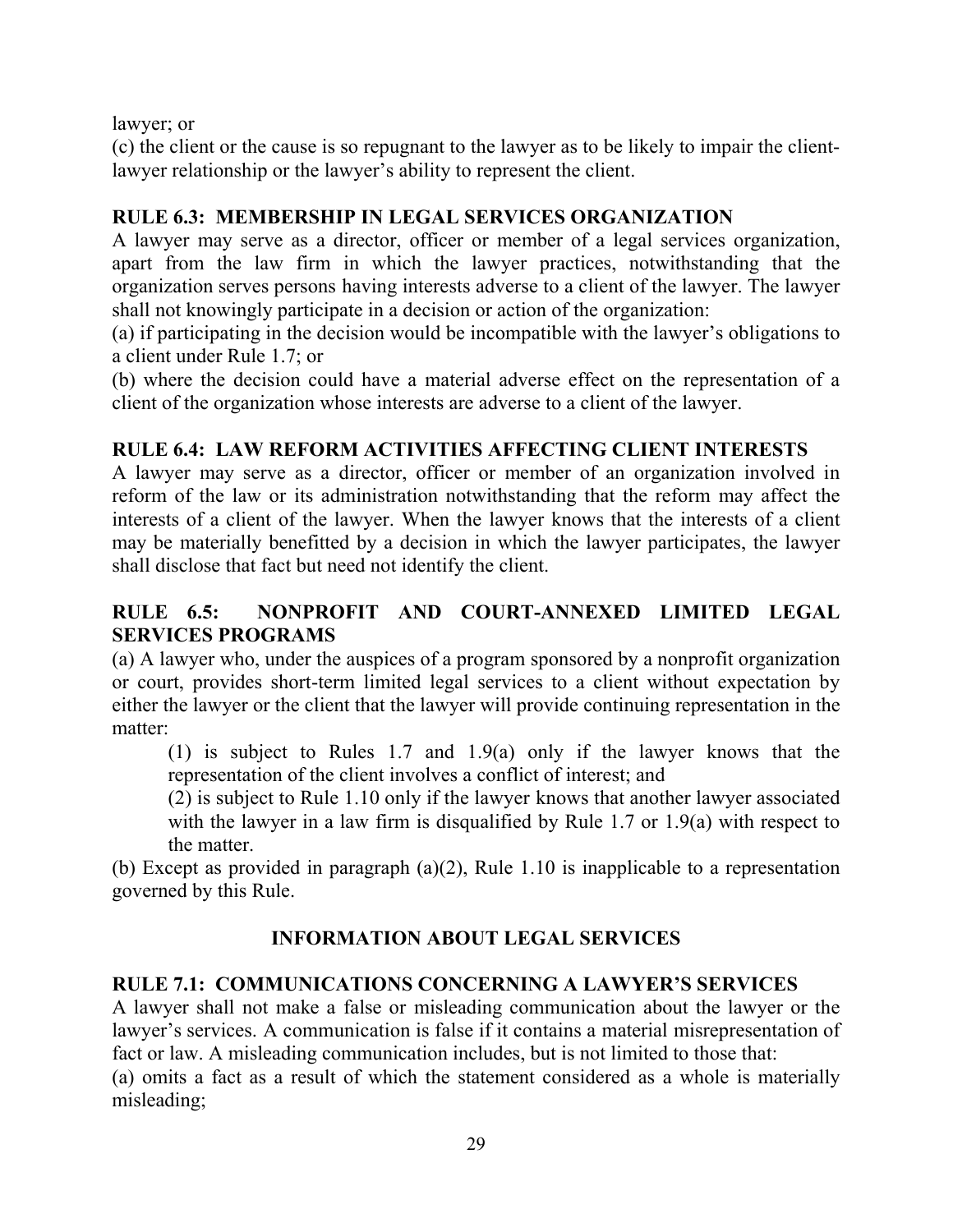(b) is likely to create an unjustified expectation about results the lawyer can achieve;

(c) proclaims results obtained on behalf of clients, such as the amount of a damage award or the lawyer's record in obtaining favorable verdicts or settlements, without stating that past results afford no guarantee of future results and that every case is different and must be judged on its own merits;

(d) states or implies that the lawyer can achieve results by means that violate the Rules of Professional Conduct or other law;

(e) compares the quality of a lawyer's or a law firm's services with other lawyers' services, unless the comparison can be factually substantiated;

(f) advertises for a specific type of case concerning which the lawyer has neither experience nor competence;

(g) indicates an area of practice in which the lawyer routinely refers matters to other lawyers, without conspicuous identification of such fact;

(h) contains any paid testimonial about, or endorsement of, the lawyer without conspicuous identification of the fact that payments have been made for the testimonial or endorsement;

(i) contains any simulated portrayal of a lawyer, client, victim, scene, or event without conspicuous identification of the fact that it is a simulation;

(j) provides an office address for an office staffed only part time or by appointment only, without conspicuous identification of such fact;

(k) states that legal services are available on a contingent or no-recovery, no-fee basis without stating conspicuously that the client may be responsible for costs or expenses, if that is the case; or

(l) advertises for legal services without identifying the jurisdictions in which the lawyer is licensed to practice.

# **RULE 7.2: ADVERTISING**

(a) Subject to the requirements of Rules 7.1 and 7.3, a lawyer may advertise services through written, recorded or electronic communication, including public media.

(b) A lawyer shall not give anything of value to a person for recommending the lawyer's services except that a lawyer may:

(1) pay the reasonable costs of advertisements or communications permitted by this Rule;

(2) pay the usual charges of a legal service plan or a not-for-profit lawyer referral service; and

(3) pay for a law practice in accordance with Rule 1.19.

(c) Any communication made pursuant to this rule shall include the name and office address of at least one lawyer or law firm responsible for its content.

# **RULE 7.3: DIRECT CONTACT WITH PROSPECTIVE CLIENTS**

(a) A lawyer shall not by in-person, live telephone or real-time electronic contact solicit professional employment from a prospective client when a significant motive for the lawyer's doing so is the lawyer's pecuniary gain, unless the person contacted: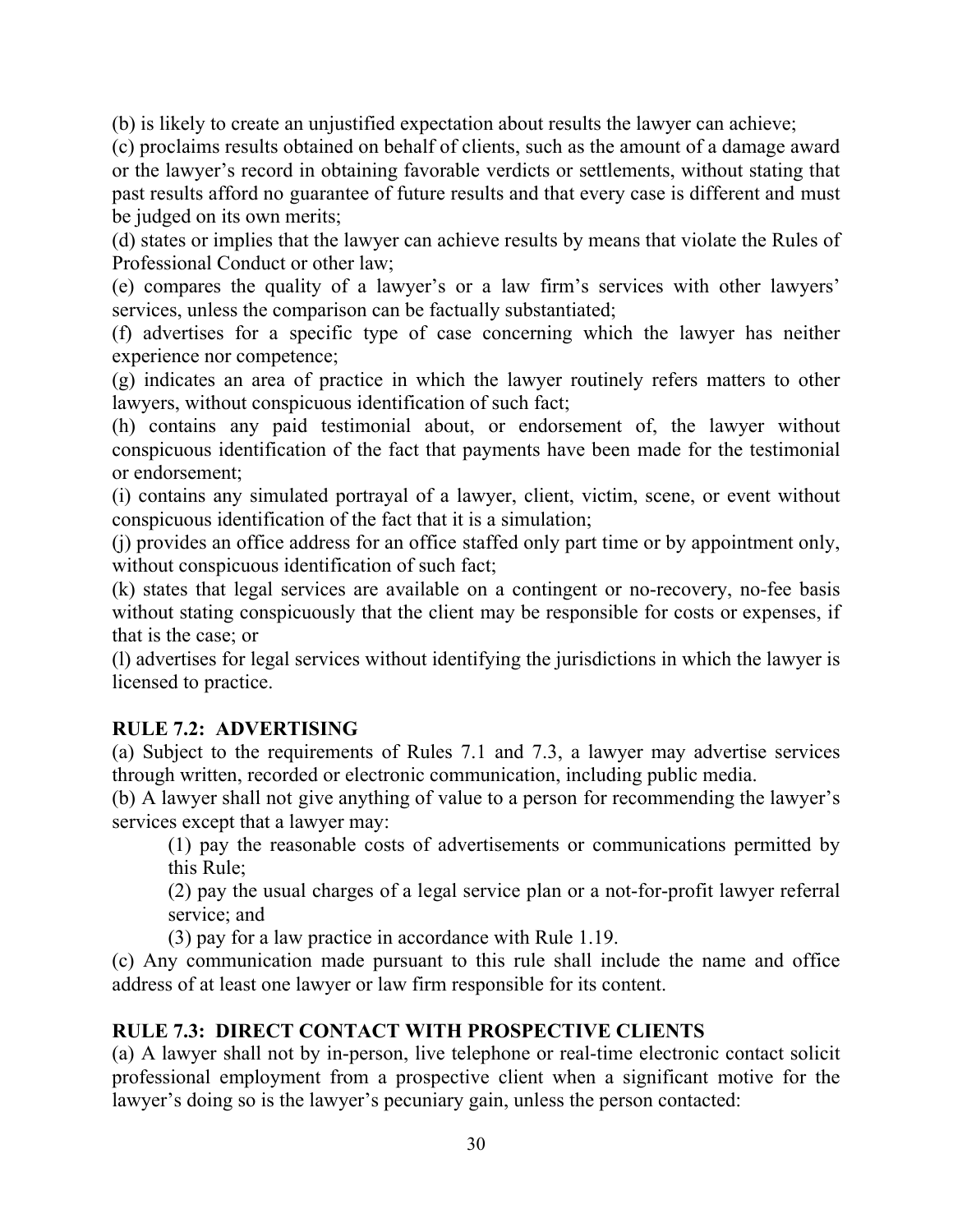(1) is a lawyer; or

(2) has a family, close personal, or prior professional relationship with the lawyer.

(b) A lawyer shall not solicit professional employment from a prospective client by written, recorded or electronic communication or by in-person, telephone or real-time electronic contact even when not otherwise prohibited by paragraph (a), if:

(1) the prospective client has made known to the lawyer a desire not to be solicited by the lawyer;

(2) the solicitation involves coercion, duress or harassment;

(3) the lawyer knows or reasonably should know that the physical, emotional or mental state of the person is such that the person cannot exercise reasonable judgment in employing a lawyer; or

(4) the lawyer reasonably should know that the person is already represented by another lawyer.

(c) Every written, recorded or electronic communication from a lawyer soliciting professional employment from a prospective client known to be in need of legal services in a particular matter shall include the words "Advertising Material" on the outside envelope, if any, and at the beginning and ending of any recorded or electronic communication, unless the recipient of the communication is a person specified in paragraphs  $(a)(1)$  or  $(a)(2)$ .

(d) Notwithstanding the prohibitions in paragraph (a), a lawyer may participate with a prepaid or group legal service plan operated by an organization not owned or directed by the lawyer that uses in-person or telephone contact to solicit memberships or subscriptions for the plan from persons who are not known to need legal services in a particular matter covered by the plan. Lawyers who participate in a legal services plan must reasonably assure that the plan sponsors are in compliance with Rules 7.1, 7.2 and 7.3(b). See Rule 8.4(a).

### **RULE 7.4: COMMUNICATION OF FIELDS OF PRACTICE AND SPECIALIZATION**

(a) A lawyer may communicate the fact that the lawyer does or does not practice in particular fields of law. A lawyer may also communicate that his/her practice is limited to or concentrated in a particular field of law, if such communication does not imply an unwarranted expertise in the field so as to be false or misleading under Rule 7.1.

(b) A lawyer admitted to engage in patent practice before the United States Patent and Trademark Office may use the designation "Patent Attorney" or a substantially similar designation.

(c) A lawyer engaged in Admiralty practice may use the designation "Admiralty," "Proctor in Admiralty" or a substantially similar designation.

(d) A lawyer shall not state or imply that a lawyer is certified as a specialist in a particular field of law, unless:

(1) the lawyer has been certified as a specialist by an organization that has been approved by an appropriate state authority or that has been accredited by the American Bar Association; and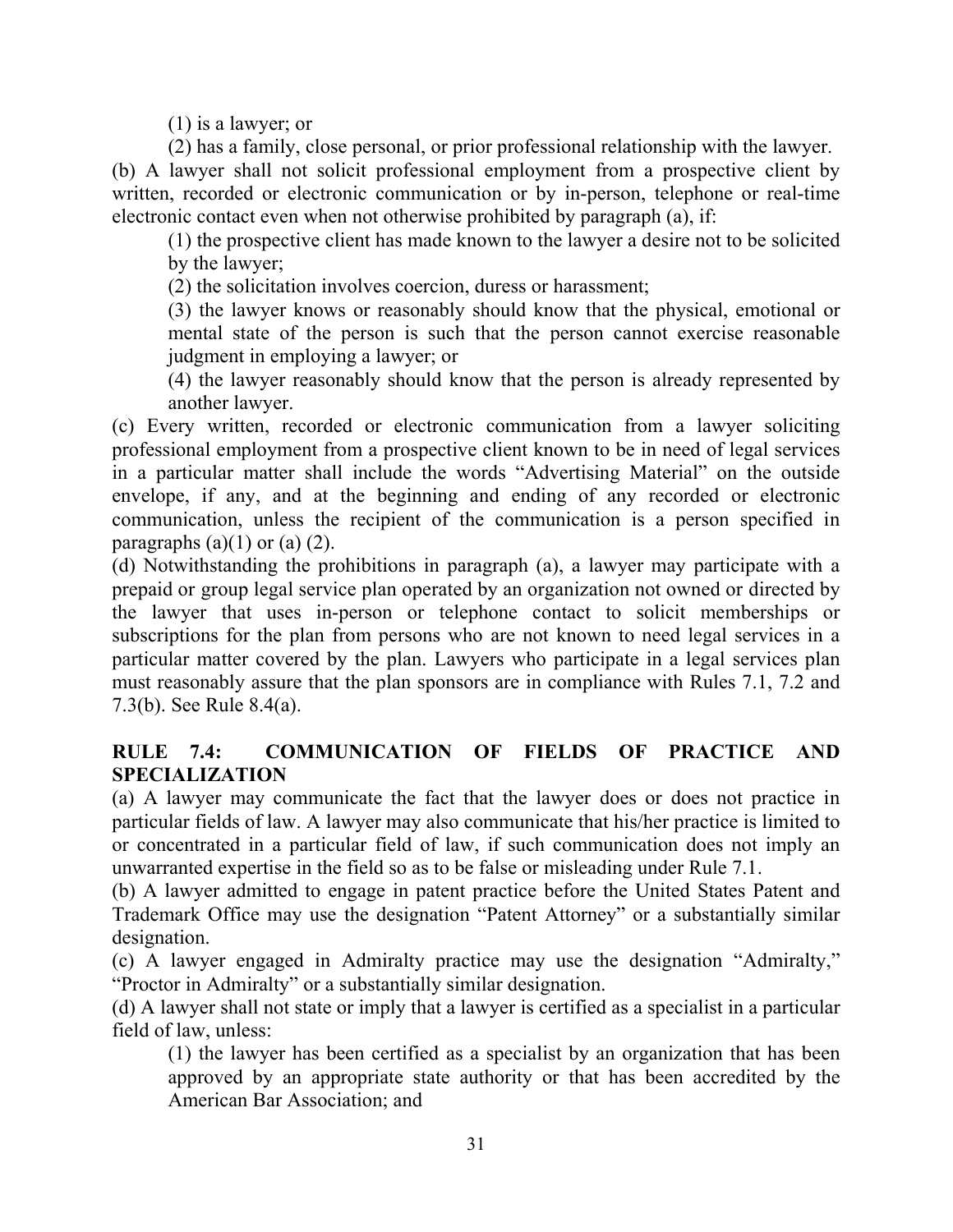(2) the name of the certifying organization is clearly identified in the communication.

### **RULE 7.5: FIRM NAMES AND LETTERHEADS**

(a) A lawyer shall not use a firm name, letterhead or other professional designation that violates Rule 7.1. A trade name may be used by a lawyer in private practice if it does not imply a connection with a government agency or with a public or charitable legal services organization and is not otherwise in violation of Rule 7.1.

(b) A law firm with offices in more than one jurisdiction may use the same name or other professional (e.g., website) designation in each jurisdiction, but identification of the lawyers in an office of the firm shall indicate the jurisdictional limitations on those not licensed to practice in the jurisdiction where the office is located.

(c) The name of a lawyer holding a public office shall not be used in the name of a law firm, or in communications on its behalf, during any substantial period in which the lawyer is not actively and regularly practicing with the firm.

(d) Lawyers may state or imply that they practice in a partnership or other organization only when that is the fact.

# **MAINTAINING THE INTEGRITY OF THE PROFESSION**

# **RULE 8.1: BAR ADMISSION AND DISCIPLINARY MATTERS**

An applicant for admission to the bar, or a lawyer in connection with a bar admission application or in connection with a disciplinary matter, shall not:

(a) knowingly make a false statement of material fact; or

(b) fail to disclose a fact necessary to correct a misapprehension known by the person to have arisen in the matter, or knowingly fail to respond to a lawful demand for information from an admissions or disciplinary authority, except that this Rule does not require disclosure of information otherwise protected by Rule 1.6.

# **RULE 8.2: JUDICIAL AND LEGAL OFFICIALS**

(a) A lawyer shall not make a statement that the lawyer knows to be false or with reckless disregard as to its truth or falsity concerning the qualifications or integrity of a judge, adjudicatory officer or public legal officer, or of a candidate for election or appointment to judicial or legal office.

(b) A lawyer who is a candidate for judicial office shall comply with the applicable provisions of the code of judicial conduct.

# **RULE 8.3: REPORTING PROFESSIONAL MISCONDUCT**

(a) A lawyer who knows that another lawyer has committed a violation of the Rules of Professional Conduct that raises a substantial question as to that lawyer's honesty, trustworthiness or fitness as a lawyer in other respects, shall inform the appropriate professional authority.

(b) A lawyer who knows that a judge has committed a violation of applicable code of